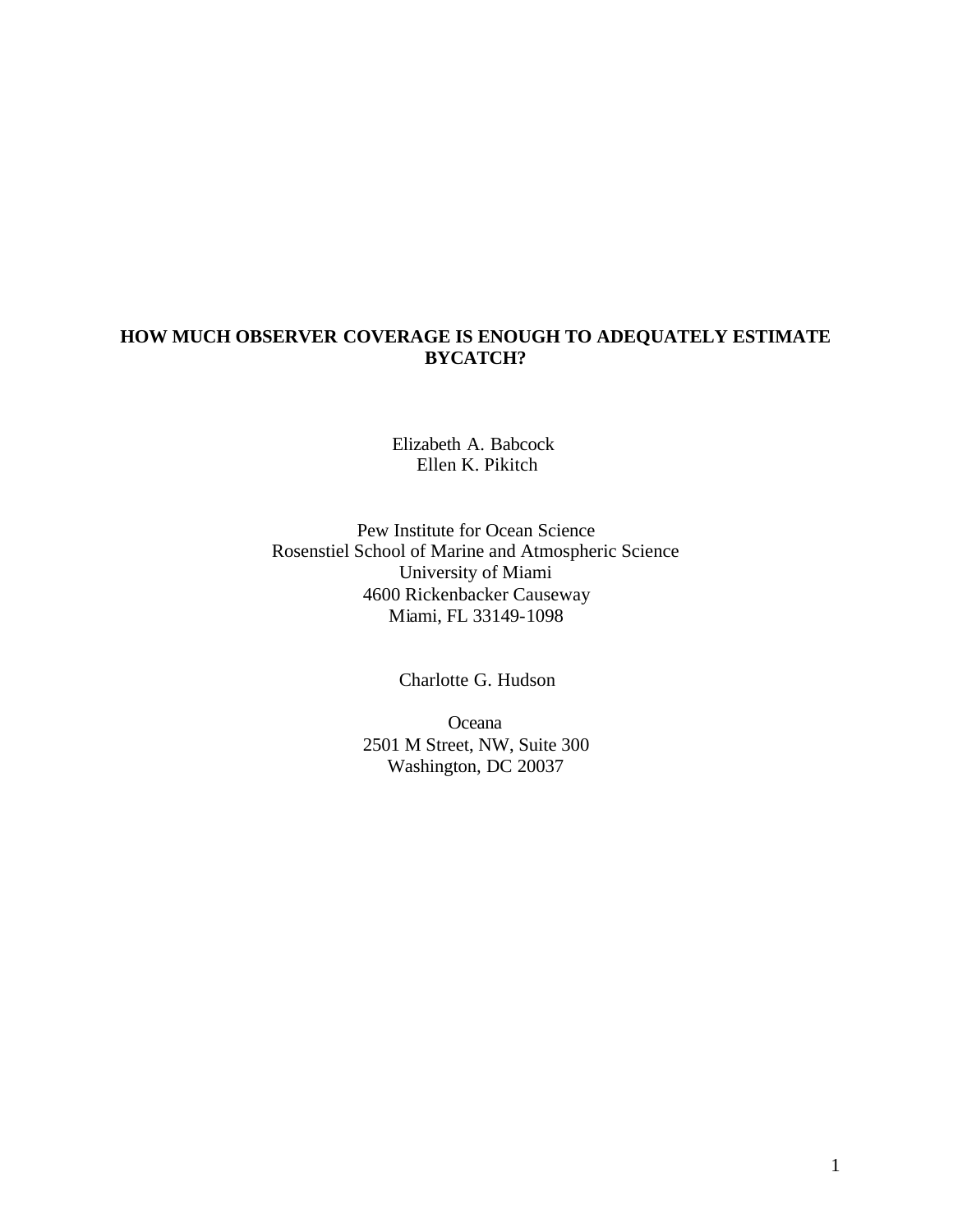#### **Summary**

Bycatch is a critical source of mortality for marine species, including endangered species, heavily fished commercial and recreational target species, and many species of so-called "trash fish" whose importance in marine food webs is now being recognized. Whether management objectives include conservation or fisheries yields, adequate measurement of at-sea mortality is a necessary component of any management framework, and observers at sea are the most reliable source of information. The amount of observer effort, when not financially constrained, is usually set to achieve a desirable level of precision, assuming that the observers sample the fleet randomly. The assumption of random sampling is often unjustified, as the sampling process is both conceptually and operationally very complex. The issue of bias in bycatch estimates is often not addressed, despite the fact that many observer programs allocate sampling effort opportunistically to vessels that volunteer to carry observers. The bias introduced by nonrandom sampling, and by the changes in fishermen's behavior in the presence of observers, must be addressed. Comparing the catches of observed and unobserved vessel-trips should be an ongoing component of any observer program. If the observer samples are an unbiased sample of the fishery, our literature review and simulation studies suggest that coverage levels of at least 20 percent for common species, and 50 percent for rare species, would give reasonably good estimates of total bycatch. The required level of coverage, however, could be much higher or much lower for a particular fishery, depending on the size of the fishery, distribution of catch and bycatch, and spatial stratification of the fishery.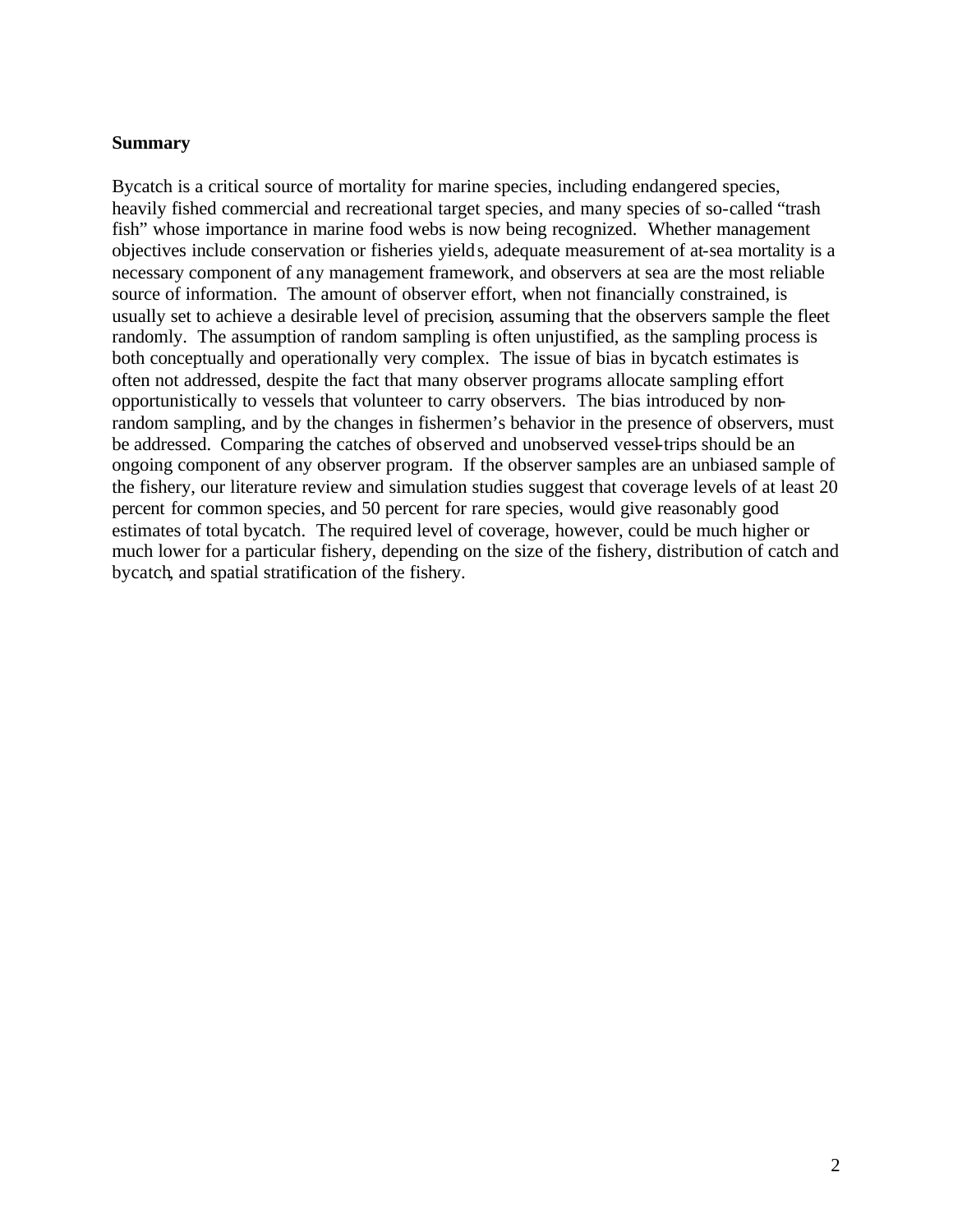# **Table of Contents**

| What causes bias in observer estimates of bycatch and how can bias be reduced?     |  |
|------------------------------------------------------------------------------------|--|
|                                                                                    |  |
|                                                                                    |  |
|                                                                                    |  |
|                                                                                    |  |
|                                                                                    |  |
|                                                                                    |  |
|                                                                                    |  |
|                                                                                    |  |
|                                                                                    |  |
| What sampling fraction is needed to achieve precise estimates of total bycatch? 14 |  |
|                                                                                    |  |
|                                                                                    |  |
|                                                                                    |  |
|                                                                                    |  |
|                                                                                    |  |
|                                                                                    |  |
|                                                                                    |  |
|                                                                                    |  |
|                                                                                    |  |
|                                                                                    |  |
|                                                                                    |  |
|                                                                                    |  |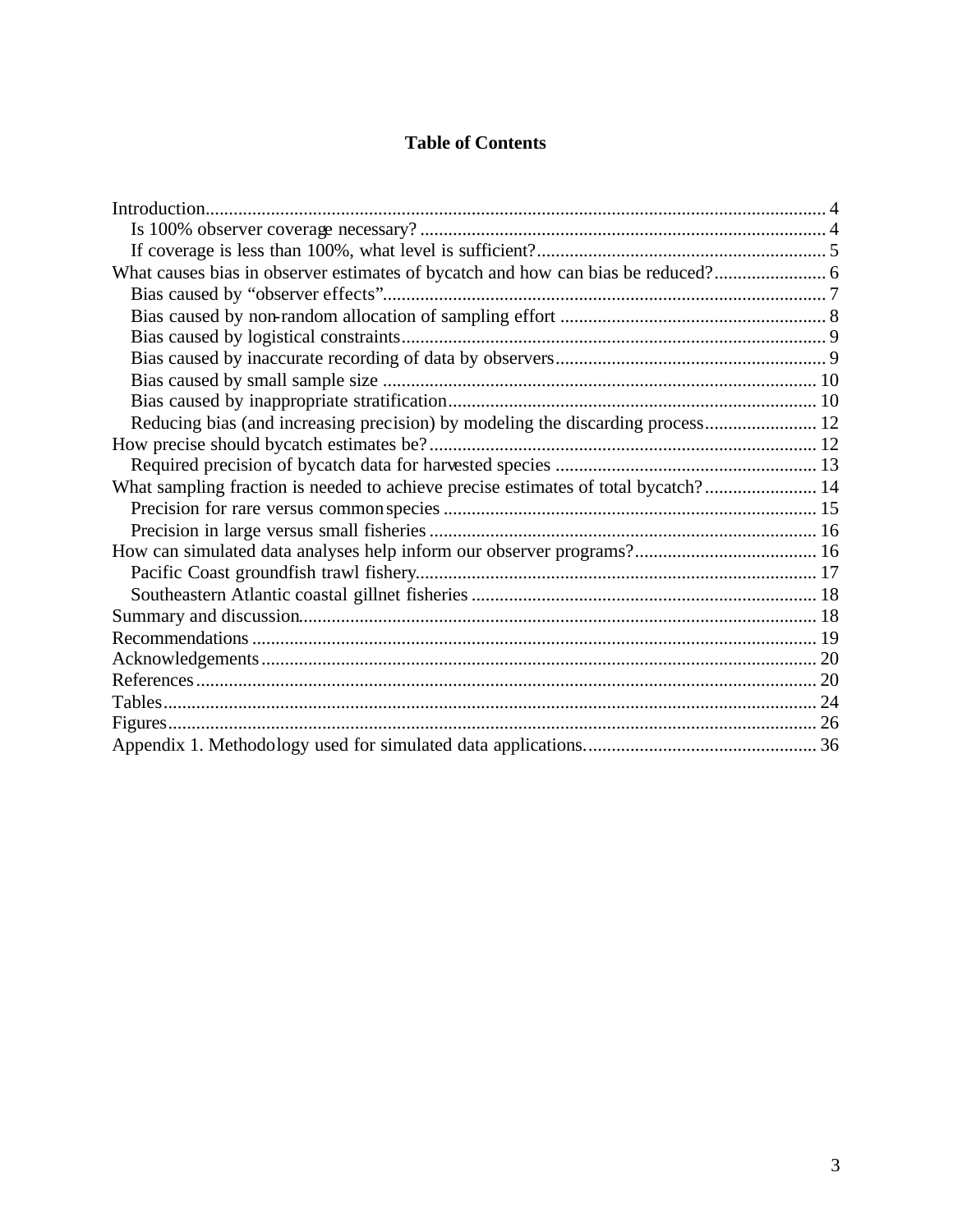### **Introduction**

This paper addresses the question of which level of observer coverage is sufficient to estimate total bycatch with enough accuracy and precision<sup>1</sup> for management. Observer coverage refers to the fraction of fishing effort (e.g. vessel trips) that is sampled atsea by trained scientific data collectors. Several definitions of bycatch and discards can be found in the fisheries scientific literature. We will use the definitions of Hall: "Capture" is everything that is caught during fishing operations; "catch" is the part of the capture that is retained; "bycatch" is the fraction of the capture that is discarded dead—whether it is a protected animal like a dolphin, a nonmarketable fish, or a fish of the target species that is undersized; and "release" is the portion of the capture—protected species or fish—released live (Hall 1996, 2000).<sup>2</sup>

When designing an observer sampling program the level of coverage required will depend on the objectives of the observer program, which might vary from estimating bycatch of protected species, to improving bycatch and catch data for assessment of fish populations, to collecting biological data. This report focuses on the *statistical issues in estimating bycatch* of protected species, incidentally caught species, or individuals of target species that must be discarded for any reason. Although the legal requirements for estimating bycatch of marine mammals are different from the requirements for estimating bycatch of commercially valuable species, the statistical issues are similar.

This report also focuses on bycatch of *individual species*. In designing observer programs, it is common for several species to be of interest—undersized fish of a target species, a non-target species that is important in another fishery, or a protected sea bird or mammal, for example. In such cases, the sampling requirements for each relevant species will depend on the species frequency of occurrence, patchiness, seasonality, variability in recruitment, and other factors. Fisheries scientists should design sampling programs that are adequate for all species of interest.

#### *Is 100% observer coverage necessary?*

 $\overline{a}$ 

In some cases, particularly where low levels of mortality may jeopardize the recovery of a threatened or endangered species, it may be necessary to have an exact count of the total incidental mortality. In such cases, 100% observer coverage is necessary. Endangered species interactions have prompted requirements for 100% observer coverage in several U.S. fisheries, such as the Atlantic shark gillnet fishery, during times of the year when right whales are calving (NMFS 2002b).

 $<sup>1</sup>$  There are two sources of error in discard estimates taken from observer sampling programs:</sup> accuracy, which measures how close the expected value of the estimate is to the actual value, and precision, which measures how close a series of independent estimates are to each other.

 $2^{\circ}$  Other definitions exist. Alverson (1994) defined bycatch as dead discards, plus live releases, plus retained catch of species that were not targeted (also known as incidental catch). It is also common to refer to "discards" of fish and shellfish, and "bycatch" of mammals, turtles and birds.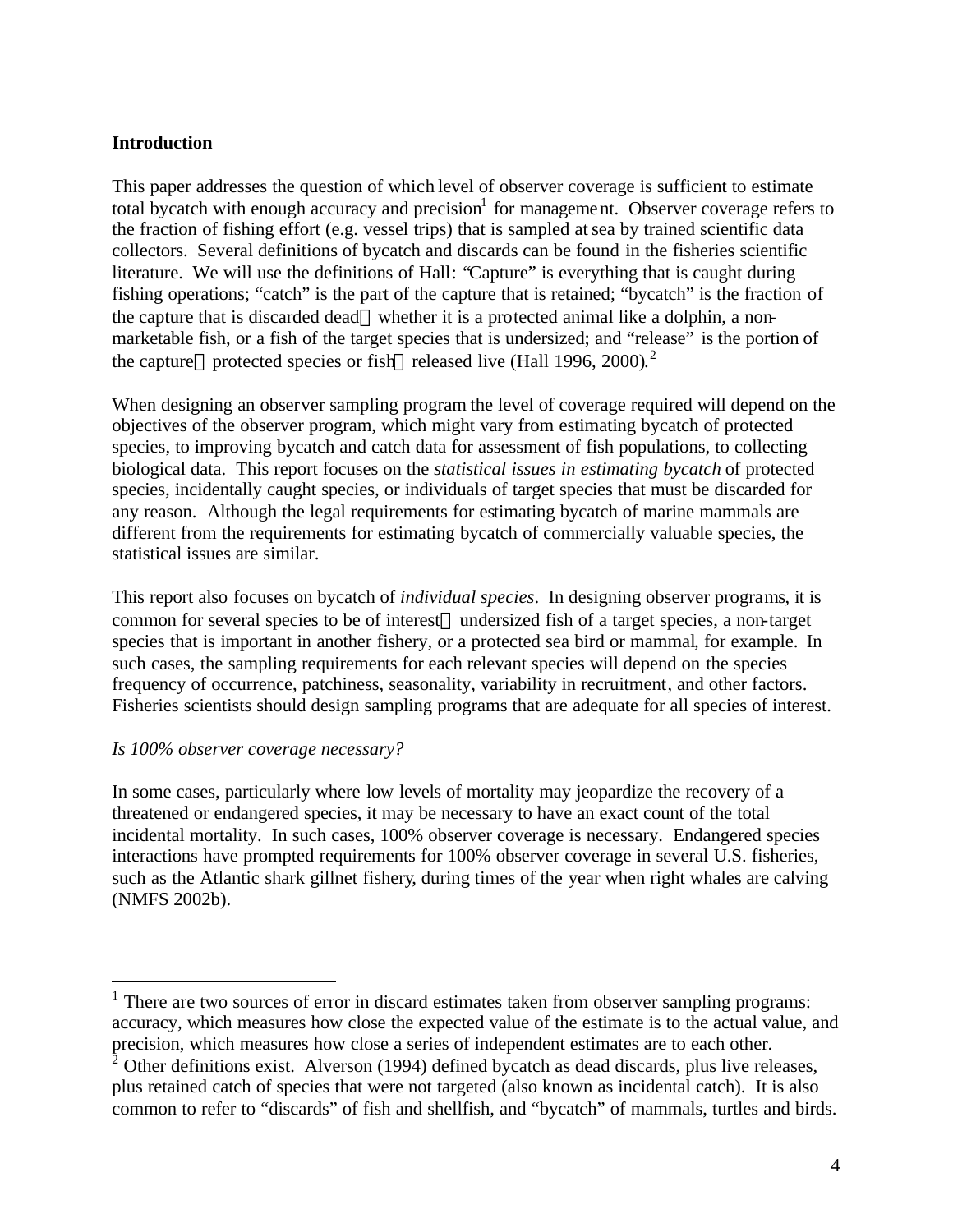Endangered species interactions are not the only argument for 100% coverage. It is common for coastal nations to require 100% observer coverage on foreign vessels fishing within the domestic exclusive economic zone (EEZ). This is partly an enforcement measure and partly a recognition that more accurate total catch data improves management (see references in Nolan 1999). Some purely domestic fisheries also require 100% coverage because they are managed with sophisticated in-season management measures as well as state-of-the-art assessment methods that require accurate and timely data about catch and bycatch. The Alaska groundfish fishery, which requires levels of coverage of 100% for vessels greater than 124 feet in length and of 30% for vessels 60 to 124 feet in length, is a good example. These levels of observer coverage were set more than ten years ago to ensure sufficiently precise estimates of catch and bycatch composition for assessment and management (NMFS 2002a, Table 1). Over time, the high quality of the data available in this fishery has given scientists and managers more options for developing in-season management measures such as bycatch quotas (see Ackley and Heifetz 2001). In particular, for a fishery to be managed with individual vessel quotas on bycatch, 100% observer coverage is generally necessary. This is the case in the eastern tropical Pacific tuna purse seine fisheries, in which the Inter-American Tropical Tuna Commission requires 100% coverage so that individual vessel quotas on dolphin bycatch may be used (IATTC 2003).

#### *If observer coverage is less than 100%, what level is sufficient?*

If a level of 100% observer coverage is not attainable, then the coverage level chosen must ensure that the total bycatch estimate is sufficiently accurate and precise for assessment and management purposes. The precision of an estimate depends on the size of the sample, the size of the fishery, and the variability of the bycatch. The accuracy of an estimate depends on these three measurements as well as whether the sampled part of the fishery is representative of the entire fishery. Determining the sample size necessary to estimate a quantity (such as total bycatch) with a desired level of precision is one of the fundamental problems inherent in the scientific method, and thus the appropriate calculations that need to be made are well known (see Cochran 1977, Rao 2000). Some characteristics of fisheries data, such as the temporal and spatial variability of fisheries and the difficulty of random sampling, decrease the likelihood of achieving precise estimates. The rate at which unwanted fish or other animals are caught—and the rate at which they are discarded—is influenced by many factors. Some of those factors may change over time, leading to a necessary change in the level of coverage over time as well. For example, changes in the relative abundance of target and non-target species, changes in market prices, short-term changes in winds or currents, and changes in regulations or the enforcement of regulations—along with characteristics of the vessels related to gear and fishing operations—all complicate sample-size calculations. More importantly, estimates of total bycatch from observer data can be biased (i.e., not accurate) if the coverage is less than 100%.

A considerable amount has been written about how to develop appropriate stratification schemes and other statistical methodologies to achieve the best estimate of total bycatch for a specified level of sampling effort (see Cotter 2002, Allen et al. 2002). In addition, various papers on estimating appropriate sample sizes for observer programs, looking only at the issue of precision under the assumption that sampling is random and representative, can be found in the peerreviewed literature and in fisheries agency "gray literature" (see Allen et al. 2002, Dinardo 1993, Hay et al. 1999, Fogarty and Gabriel 2002, Karp and McElderry 1999). Unfortunately, there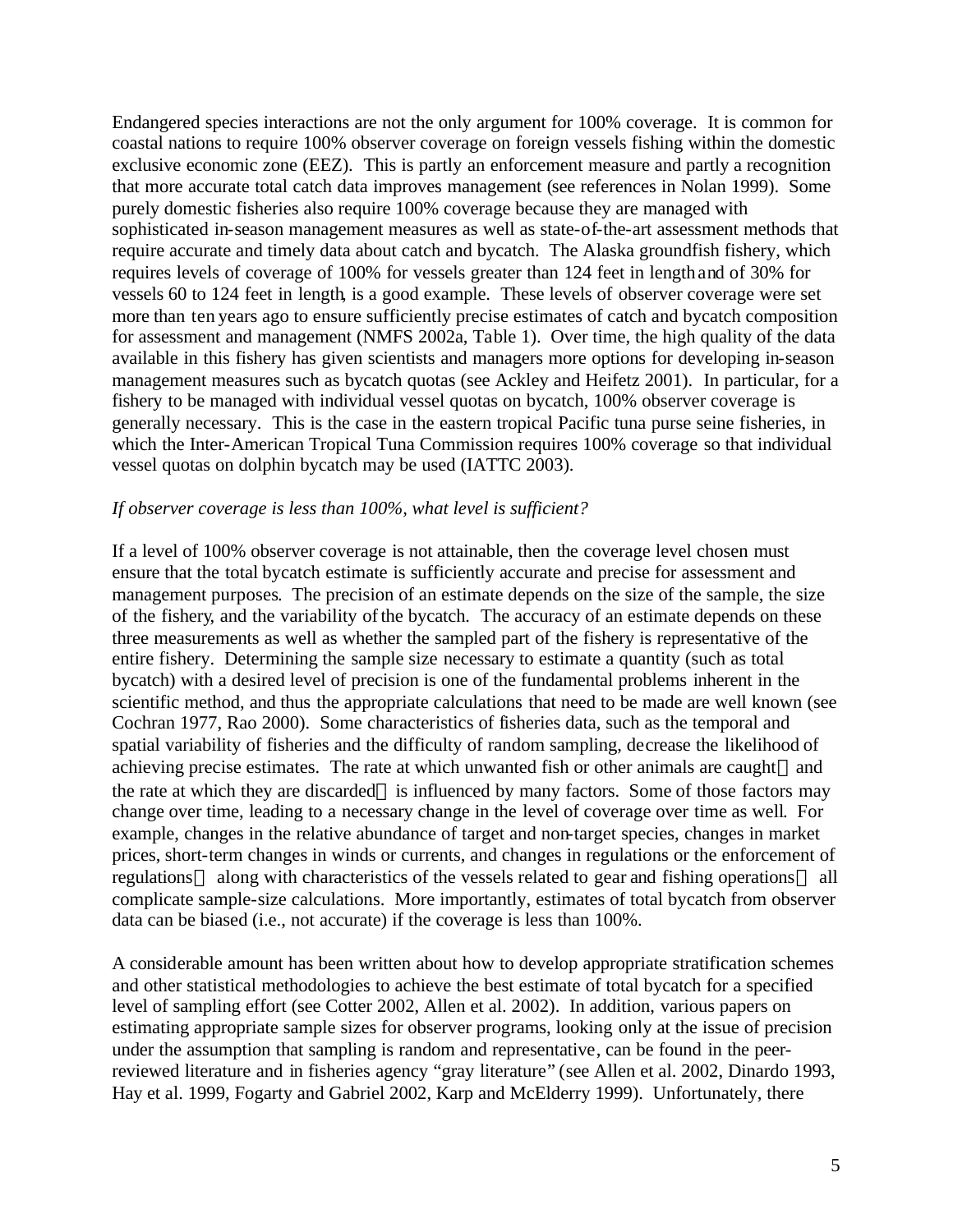have been few papers examining the critical issue of potential bias in observer data.<sup>3</sup> Those papers that address the issue, however, show that bias can be significant, particularly at lowcoverage levels. Simulation studies by Hall (1999) showed that bias was quite high in total catch estimates of a dolphin species in the eastern tropical Pacific purse seine fishery at sampling levels of 10% or less, even when using bootstrap methods to correct for bias.

This report will discuss some of the possible sources of bias in bycatch estimates from observer sampling programs as well as how these problems can be solved. We will also discuss some issues related to precision. We will not go into great detail about the many statistical estimators for total bycatch and the variance of total bycatch, or about statistical methods such as bootstrap bias correction, since these estimators and methods are well documented in the fisheries and statistical literature.

## **What causes bias in observer estimates of bycatch and how can such bias be reduced?**

While the issue of precision is considered in the design of most observer sampling programs, most of these programs either fail to consider bias or dismiss it as insoluble (see Fogarty and Gabriel 2002). Nevertheless, it is possible to test for bias using available data, and methods can be developed to minimize bias. Simply increasing sampling fractions can reduce many types of bias in observer data.

*What causes estimates of total bycatch from observer data to be biased?* Observer data are very reliable for the portion of the fishery that is observed. But if the observed areas are not representative of the fishery as a whole, bias may be introduced when the bycatch estimated from observer samples are extrapolated over the rest of the fishery to estimate total bycatch. Observer samples will not be representative of the fishery if, for example, 1) bycatch rates change when observers are on board, 2) voluntary vessel participants have different bycatch rates than nonparticipants, or 3) logistical constraints are related to bycatch rates (Fogarty and Gabriel 2002, Liggens 1997). Bias can also be caused by inaccurate recording of data by observers, by small sample sizes, and by inappropriate stratification.

 $\overline{a}$ 

<sup>3</sup> For example, in the *Aquatic Sciences and Fisheries Abstracts* (ASFA), the most comprehensive abstracting service for the fisheries literature, there were 98 references between 1978 and the end of 2002 that reported on observer bycatch data. Of these, only seven mentioned the subject of bias or accuracy in their abstracts (Buchary 1996, Byrne and Pengilly 1990, Cotter et al. 2002, Edwards and Perrin 1993, Medley 2001, Wahlen and Smith 1985, Walsh et al. 2002). These papers, and the few others that addressed bias and did not come up in the ASFA search (Liggens et al. 1997, Sampson 2002, Hall 1999), cover only a few of the many observer programs in existence.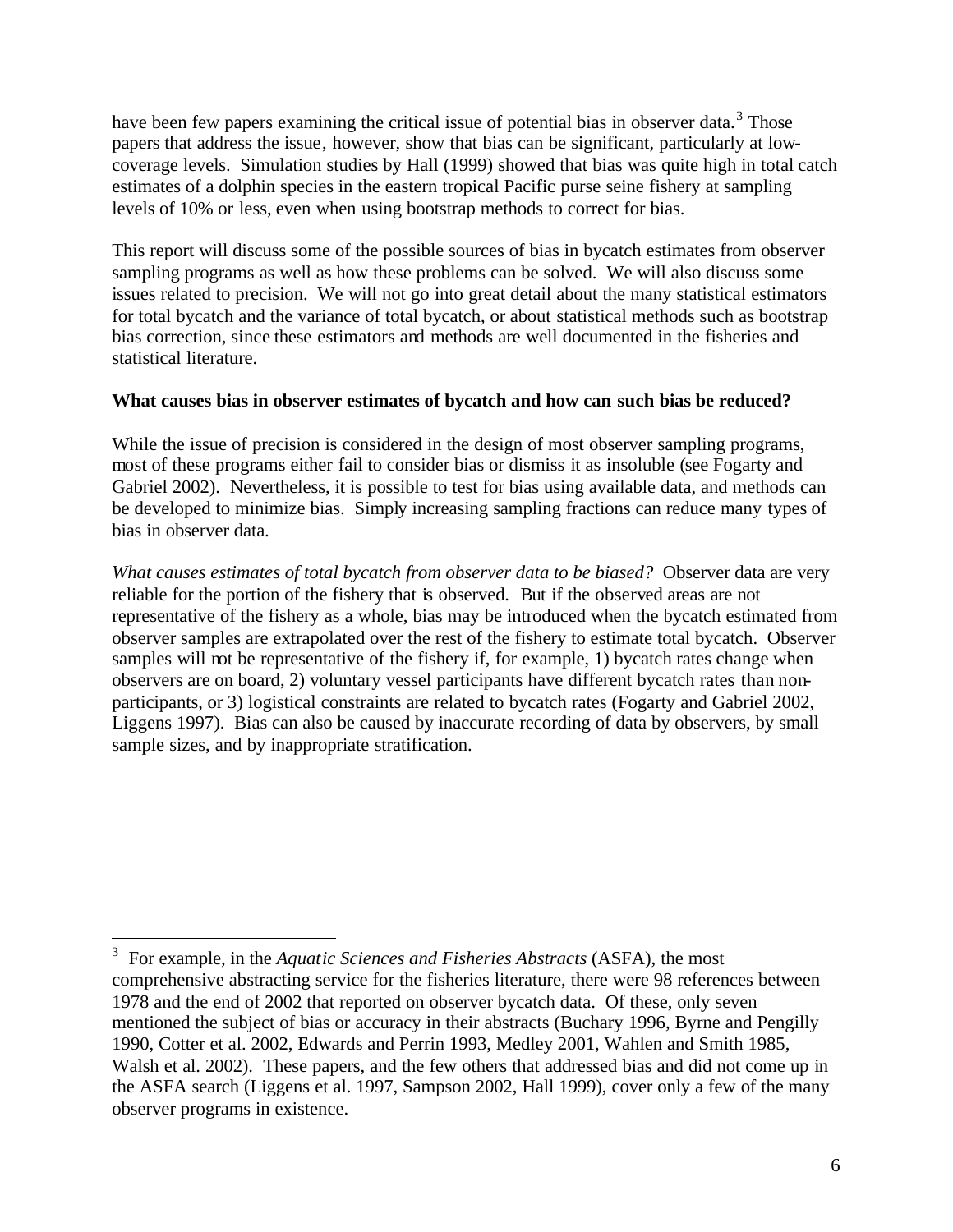### *Bias caused by "observer effects"*

 $\overline{a}$ 

The presence of an observer on board a vessel can cause the vessel crew to change the decisions they make about where to fish, which species to target, how to configure the fishing gear, and which species to discard (Hall 1999, Liggens 1997). Consequently, bycatch rates estimated from observed trips may not accurately reflect bycatch rates of the fleet as a whole. For levels of coverage below 100%, this "observer effect" can bias the estimates of total bycatch from observer studies.

It is possible to measure whether observer-effect bias exists. In southeastern Australia, for example, Liggins et al. (1997) compared estimates of total landed catch from observer data to the weight of the landed catch for a multispecies fish trawl fishery. The observer estimates were expanded to the entire fishery using the known total fishing effort. In some cases, measured total catches were outside the confidence bounds of the observer estimate, but the size and direction of the error varied. In other words, there was no consistent bias in observer estimates of landings. Liggens et al. (1997) also found no bias in the size distributions of the observer estimates of landed catch versus the port sampled catch. They concluded, therefore, that there probably was not an observer-effect bias. This result greatly increased the credibility of the total bycatch estimates from this observer program and demonstrates that methods to determine whether observer data are biased do exist.

In other fisheries, observer-effect bias may be more pronounced. In the Oregon groundfish trawl fishery, for example, Sampson (2002) examined the species composition of landings from observed and unobserved trips. He found that trips that carried an observer were significantly different than trips that did not, implying that the observer data were not representative of the fleet as a whole. $<sup>4</sup>$  This bias in the observer data could have been the result of different fishing</sup> behavior in the presence of observers, or of a non-random allocation of observers across fishing trips. As Sampson (2002) pointed out, these results imply that total estimates of bycatch based on observer data may not be reliable. In a very different fishery—the Alaska crab pot fishery—Byrne and Pengilly (1997) compared estimates of target species catch from observer data to landings data, including information from confidential interviews with fishermen, to determine whether the observer data were accurate. For components of the fishery with high coverage the observer estimates were quite good, but in the Adak brown king crab fishery, which had 12% coverage, the relative error of the observer catch-per-unit-effort (CPUE) estimate was an unacceptable 35%. The authors attributed this error to the fact that the sampling effort was not well distributed across the large area and long fishing season of the brown king crab fishery.

Estimates of total bycatch from observer studies have also been compared to estimates of total bycatch from fishermen's logbooks for several fisheries (see Brown 2001, Walsh et al. 2002) and differences have been found. It is generally not clear, however, whether the differences are

<sup>&</sup>lt;sup>4</sup> Sampson (2002) performed a multivariate analysis called PCA (principal components analysis) on the weight of landings of various species by vessel trips. The PCA results from trips that carried an observer were significantly different than the PCA results from unobserved trips, implying that the observer data were not representative of the fleet as a whole.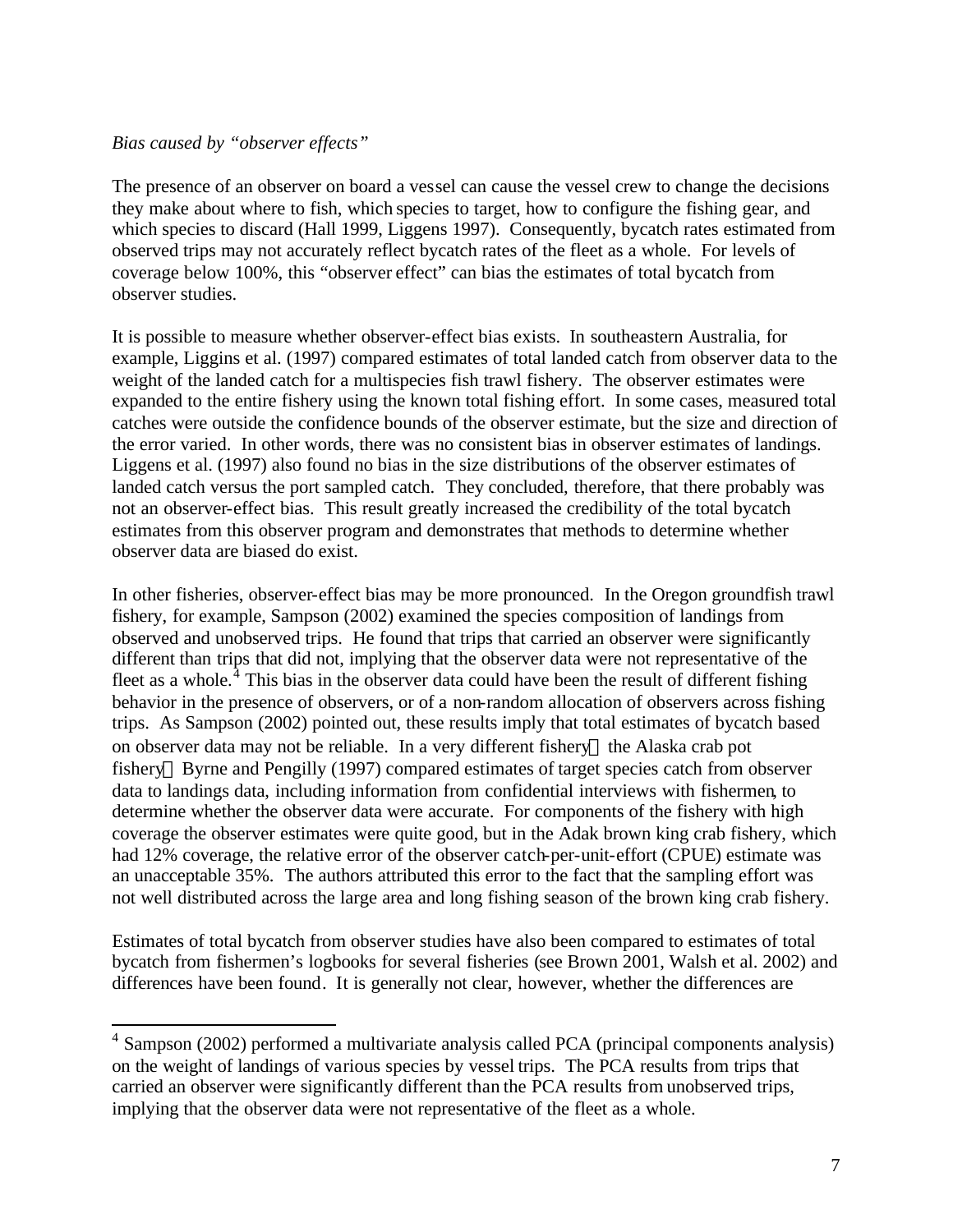caused by changes in fishing behavior in the presence of an observer or logbook misreporting, or both.

These studies show that bias can exist, and that it is possible to measure the level of bias, at least in landed catch. Biases in the species composition, length-frequency or total weight of the landed catch, or in the spatial and seasonal distribution of sets, provide some indication of whether the bycatch estimates are likely to be biased. Clearly, it is necessary to monitor for observer-effect bias, using methodology like that of Liggens et al (1997) and Sampson (2002). Also, higher levels of observer coverage would reduce this bias by increasing the fraction of trips that are observed (and thus leading to bycatch rates accurately estimated by the observer program). And if there were a financial cost to the fishermen for fishing differently when observers are on board, then higher levels of coverage would provide an incentive to fishermen to fish in a more typical manner.

#### *Bias caused by non-random allocation of sampling effort*

 $\overline{a}$ 

In any scientific sampling program, samples must be taken randomly so that they will be independent of each other even while being from the same statistical distribution. Such independent, identically distributed (i.i.d.) samples are necessary for the sample to be expanded correctly to estimate totals, means, and variances for the population (Cochran 1977, Rao 2000). In observer data, random sampling is complicated by the fact that observers take a sample of the fishery at multiple levels; they sample a fraction of vessels, on which they sample a fraction of trips, during which they sample a fraction of fishing operations, from which they sample a fraction of the catch or bycatch (Tamsett and Janacek 1999). Sampling must be random at every level, with appropriate coverage to achieve precise estimates and avoid sampling bias. A random sample of fishing operations is very difficult to achieve, and even a random sample of vessels can be problematic. For example, Liggens et al. (1997) reported that some skippers refused to carry observers and some were simply difficult to contact when the observer program was trying to arrange trips, which led to a non-random allocation of sampling effort. If sampling is allocated randomly to trips and trips vary in length, then tows might not be randomly sampled because the longer trips will have more tows observed. Finally, if the number of boats fishing is difficult to quantify, then randomly allocated sampling effort may be problematic because, without knowing the total number of boats in each component of the fishery, it would be difficult to assess whether the samples are representative (Liggens et al. 1997).

In observer programs with less than 100% coverage, it is common for observers to be placed on vessels that volunteer and have the space and facilities to accommodate an observer. Samples taken in this opportunistic fashion are quite likely to be biased by the fact that vessels that are willing and able to carry observers onboard may not be representative of the fishery. To avoid bias caused by non-representative sampling, observers must be allocated randomly or systematically across the fishery.<sup>5</sup> Voluntary observer programs should be avoided, but if such programs are inevitable, then comparing the spatial distribution and landed catch weight, length

<sup>&</sup>lt;sup>5</sup> Systematic sampling (for example, every  $10^{th}$  trip) can be easier to implement than random sampling. Systematic sampling can complicate the calculation of variances of discard estimates, but there are methods available to help avoid this problem (Conquest 1996).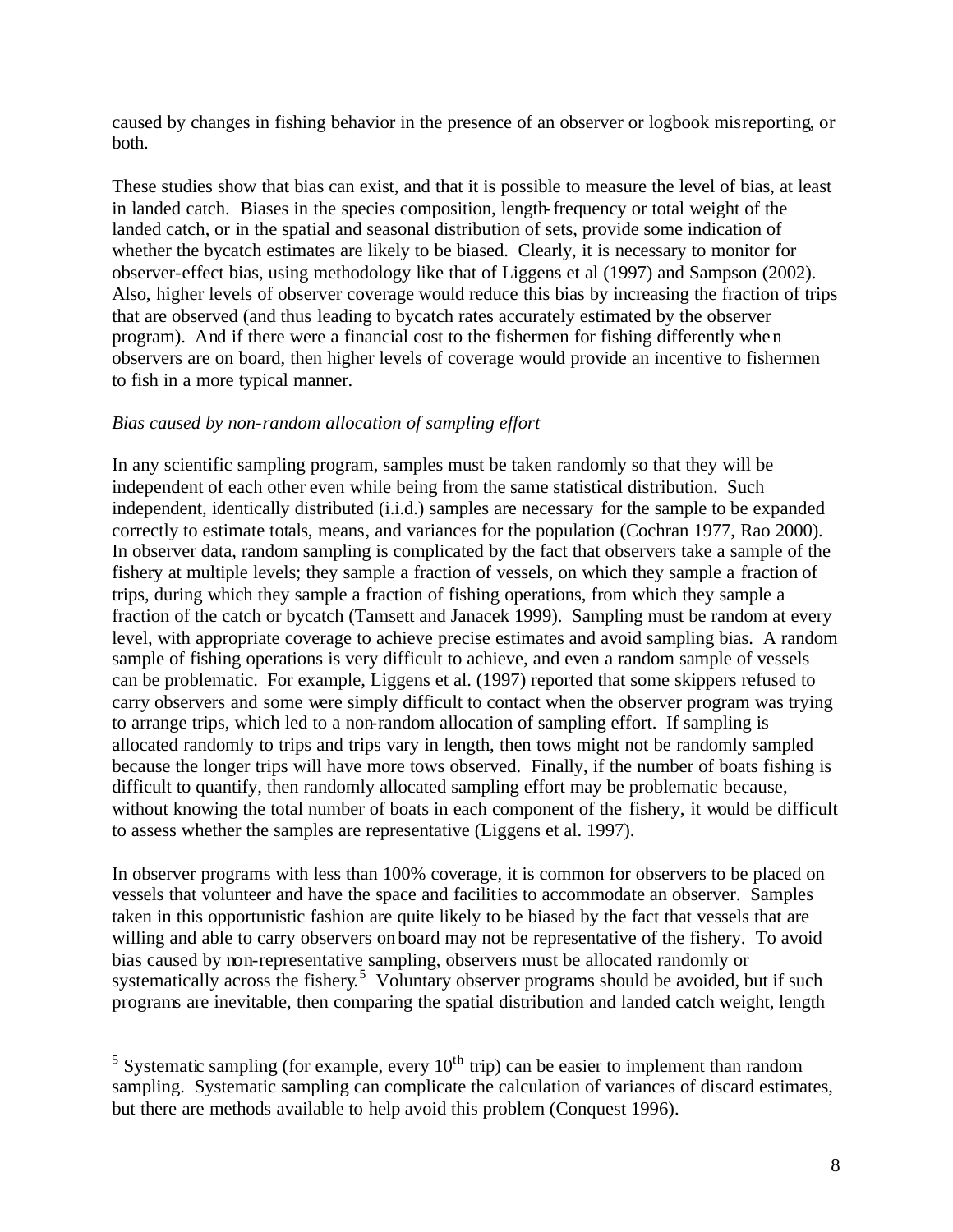distribution, and species composition from vessels with observers to those without—as in Liggens et al. (1997) and Sampson (2002)—would give some indication of whether the observed trips are representative of the fleet as a whole. Finally, if vessels that volunteer for the observer program at low levels of coverage have lower discard rates than vessels that are not observed, then increasing the level of coverage might include more vessels that are more typical of the fishery (Hall 1999).

### *Bias caused by logistical constraints*

In some cases, there are components of the fishery that are logistically difficult to sample, leading to biased estimates of total bycatch. For example, smaller vessels may not be safe for observers, or some ports, seasons, or fishery components may present more difficulty in sampling than others (Liggens et al. 1997, Cotter 2002). Observer programs that sample only during part of a fishing year may be problematic if the amount of discarding depends on management measures, such as trip limits, that are adjusted throughout the season (NMFS 2001, Sampson 2002).

As with the observer-effect bias and volunteer bias, the solution to this problem is to make every effort to take a random (or at least representative) sample of the fishery. It is also possible to develop a stratified sampling regime that takes some logistical constraints into account so that the total bycatch estimate will be unbiased. For example, Cotter (2002) used a stratified sampling method called "probability of sampling proportional to size" (PPS) to address this issue. This method involved allocating sampling effort to fishing vessels with a formula that made the probability of sampling a vessel proportional to the size of the vessel and its historic fishing effort, and inversely proportional to the average length of a vessel's fishing trips. The stratified sampling method thus allowed the observers to spend less time on small, inconvenient boats while still allowing an unbiased estimate of total bycatch. Nevertheless, if there are categories of vessels on which it is impossible to place an observer, then the bycatch rates for that type of vessel will not be well estimated, even with increased levels of sampling. In such cases, the uncertainty in estimates of bycatch should be acknowledged when the data are used for science and management.

#### *Bias caused by inaccurate recording of data by observers*

Some at-sea observers may deliberately under-report bycatch, due to friendships with the vessel crew, intimidation, or even bribery, which would lead to an underestimate of total bycatch. To determine whether an observer is consistently under-reporting bycatch, the Inter-American Tropical Tuna Commission (IATTC) observer program uses, "a set of statistical procedures, comparing observers among themselves in a set of well-defined strata, to identify those that tend to fall consistently on one side of the distribution" (M. Hall, IATTC, pers. comm.). Such datachecking methods should be common practice in observer programs.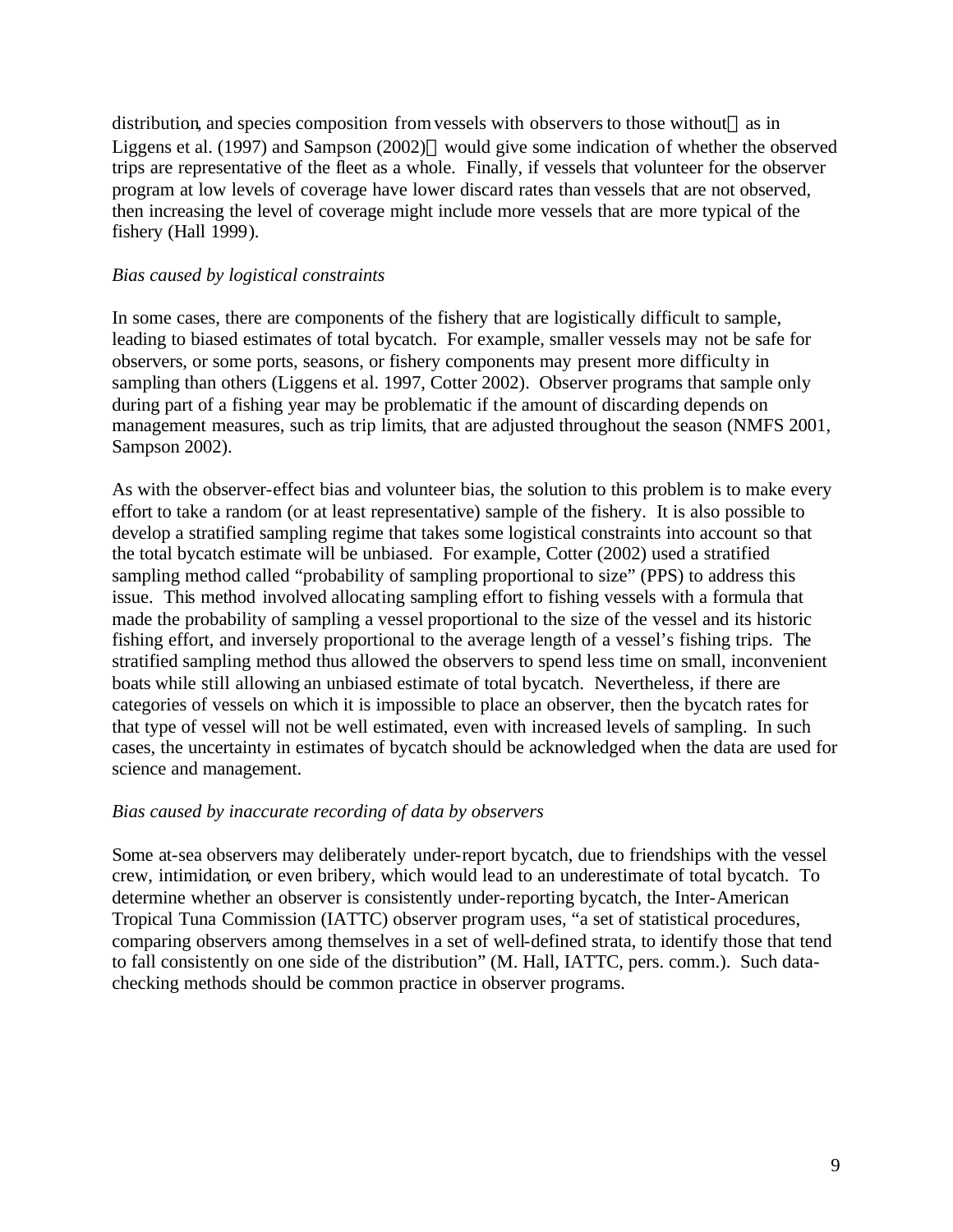### *Bias caused by small sample size*

Even if the observed trips are representative of the fishery, estimates of total bycatch can be biased when low sample sizes are used. If the statistical distribution of the bycatch is particularly "clumped," meaning that most sets have zero bycatch while a few have very high bycatch, then a small sample size will lead to biased estimates of total bycatch. Bycatch commonly has this sort of distribution. In 2001, for example, 25% of the dolphin bycatch in the eastern tropical Pacific tuna purse seine fishery occurred in a single set (IATTC 2001, M. Hall, IATTC, pers. comm.). With such data, a much larger sample size is needed to get an accurate bycatch estimate.

Small sample bias is common if total bycatch is estimated with a ratio estimator. With a ratio estimator, the average ratio of bycatch to landed catch is estimated from the observer sample, and this value is multiplied by the total landed catch to estimate total bycatch. While ratio estimators generally give more precise estimates of total bycatch than can be achieved with a simple sample (Saila 1983), the ratio estimator can be biased at low sample sizes (Cochran 1977, Rao 2000). Various methods to adjust for bias in ratio estimators, including bootstrap bias correction methods (Chernick 1999), have been proposed and are sometimes used (Hall 1999 and references therein). The level of bias caused by small sample sizes can be estimated for a particular fishery by using simulation studies. For example, Hall (1999) reported on a study of the biases of discard ratio estimates of dolphin bycatch in tropical tuna fisheries.<sup>6</sup> That study showed that—for the dolphin-tuna fishery data—all of the ratio estimation methods demonstrated high levels of bias at low sampling fractions (below 20%), although bootstrap bias correction methods greatly improved the estimates (Hall 1999).

The problem of bias caused by low sample sizes is commonly ignored in observer program sampling design, but can be solved by increasing the sampling fraction. Also, simulation studies similar to Hall (1999) should be used to test the proposed estimators of total bycatch, and to develop estimation methods that are unbiased for the fishery being sampled.

## *Bias caused by inappropriate stratification*

 $\overline{a}$ 

Observer samples are usually stratified by quarter, gear type, fishing area, and other factors, thus increasing the precision of total bycatch estimates for a given level of coverage. The stratification scheme allows more sampling effort to be allocated to sectors of the fishery that have more variable bycatch, so that the estimates of total bycatch will be more accurate and precise (see Allen et al. 2002, Cochran 1977, Conquest 1996). By modeling bycatch in the French trawl fleet in the Celtic Sea, for example, Rochet et al. (2002) concluded that greater observer sampling effort in sectors of the fishery with more variable discarding behavior would improve the precision of the total bycatch estimates. An appropriate stratification scheme can

<sup>&</sup>lt;sup>6</sup> The observer data from three consecutive years was taken to be the "universe" and various levels of sampling coverage were randomly sampled from this known universe. Several methods for estimating discard ratios were used, and the relative bias in the ratios calculated by each method was plotted for various levels of sampling coverage (Hall 1999).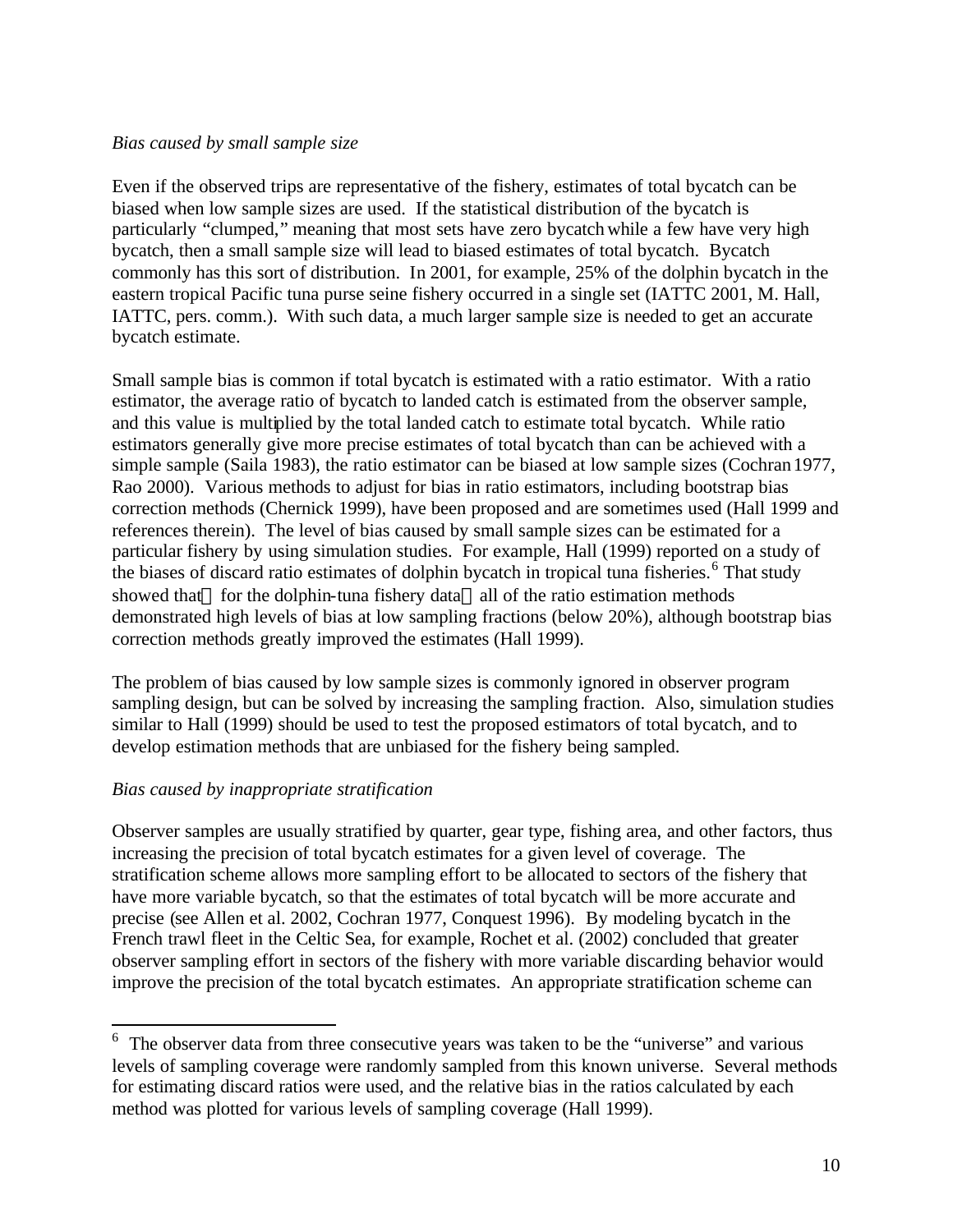greatly increase the precision of total bycatch estimates for a given level of sampling effort. Bias can be introduced into the total bycatch estimates, however, if some strata are not adequately sampled.

For stratified sampling designs to provide precise and unbiased estimates of total bycatch, each stratum should have a sample size of at least twenty to thirty observations (Hall 1999, Cochran 1977, Conquest 1996). A sample size of at least three is needed to estimate a variance for the stratum (Dinardo 1992), and if some strata are assumed to have zero variance—when in fact the variance is not zero—the total variance will be underestimated (Fogarty and Gabriel 2002, Pikitch and Babcock 2002). The amount of coverage necessary to adequately sample small strata can be surprisingly high. For example, the U.S. Atlantic pelagic longline fishery has a target coverage level of 5% systematically allocated across the fleet (Brown 2001), but for the majority of the strata sample sizes were so low that the bycatch rates had to be estimated by pooling strata.<sup>7</sup> For the New England groundfish fishery, the overall coverage level was  $1-2\%$ , but for many species and fishery components, there was not enough data to estimate a variance (Fogarty and Gabriel 2002). In assessments, the strata are often collapsed<sup>8</sup> to deal with these sample size issues, or discard-to-kept ratios from adjacent strata are applied to strata for which there are no data (Brown 2001, Fogarty and Gabriel 2002). These ad hoc methods complicate variance estimation and can introduce positive or negative bias if not used with caution.

Even with high levels of observer coverage randomly distributed across the fishery, the undersampling of small strata (i.e., minor components of the fishery) can lead to biased estimates of total bycatch. To demonstrate this, we simulated fisheries data with three strata, one of which included only 10% of the total fishing trips (see Appendix 1 for details). We created an observer sampling program with coverage levels that ranged from 1% to 50%, and repeated the observer sampling process 500 times at each level. The results are illustrated in Figure 1, which shows how the percent error from the true value of total bycatch varies with the amount of observer coverage for a small fishery (100 trips per year) and a larger fishery (1000 trips per year). For the large fishery, even the smallest stratum had an adequate sample size at low coverage levels. The small fishery demonstrated the potential negative bias caused by under-sampling small strata. At low coverage levels, the estimated bycatch rate in the smallest stratum was often zero because the few sampled tows happened to not have bycatch, leading to low bycatch estimates at low coverage (Fig. 1). Thus stratification schemes should be designed so that no stratum is too small to be adequately sampled.

Bias caused by small samples in minor strata can be easily avoided by stratifying fisheries in such a way that each stratum will have a sample size of at least 20-30. At low levels of coverage in a small fishery, stratification may not be possible. Higher levels of observer coverage would allow finer stratification schemes to be used.

<sup>&</sup>lt;sup>7</sup> For 1999, there were 420 sampled sets, but only 5 of the 24 quarter/area combinations in the stratified sampling design had 30 or more observations. Thus, for 19 of the 24 strata, the bycatch rates had to be estimated by pooling strata, first across years, then across quarters.

<sup>&</sup>lt;sup>8</sup> "Collapsing" strata means recombining areas, seasons, and other factors that had been separated in the original sampling plan to create a new stratum with a larger sample size.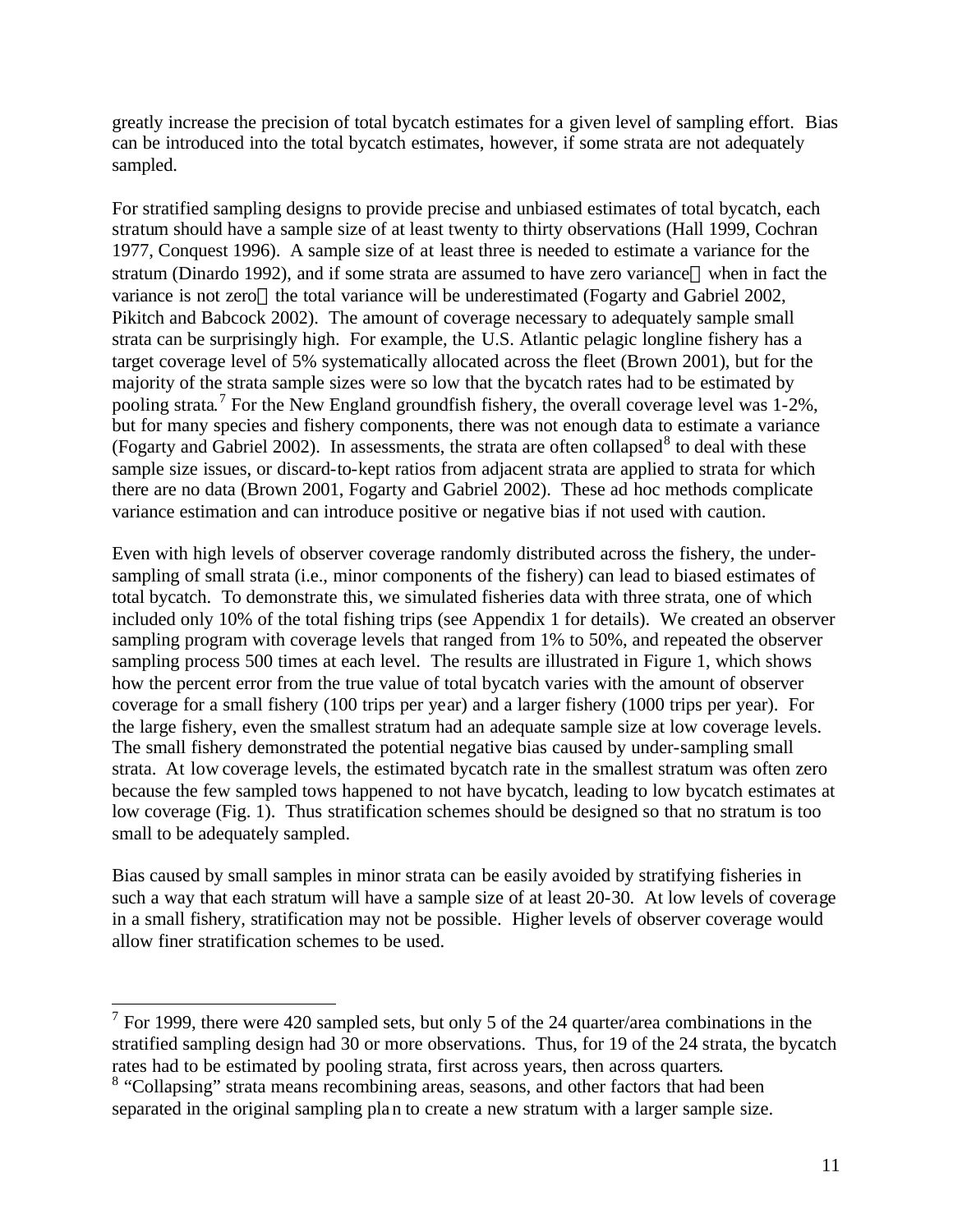### *Reducing bias (and increasing precision) by modeling the discarding process*

We have discussed how to reduce bias in observer estimates using straightforward statistical sampling, but it is also possible to improve total bycatch estimates by increasing our understanding of discarding practices. Bycatch of potentially marketable fish can be quite variable, depending on the discarding decisions made by individual fishermen. Fishermen may retain a species sometimes and discard it other times, depending on their fishing location, how long they have been away from port, the size and quality of the fish, which species they are targeting, the current prices the processing plants are paying for target and incidentally caught fish, and the regulations in effect at the time. Estimates of total bycatch can be improved—both in precision and accuracy—by understanding and modeling the discarding decisions made by fishermen.

Research has recently been conducted on modeling discard rates (Rochet et al. 2002, Walsh et al. 2002, Gillis et al. 1995, Sampson 2002).<sup>9</sup> In the U.S. Pacific coast groundfish fishery, for example, individual vessel landings are constrained by species-specific "trip limits" that are adjusted throughout the fishing seasons. Changes in trip limits have been shown to change discarding decisions (Pikitch 1991, Pikitch et al. 1998) because they change the economic incentives to discard<sup>10</sup> (Gillis et al. 1995). These types of regulations must be taken into account when estimating total bycatch in order to avoid bias (NMFS 2001, Sampson 2002). Such studies demonstrate that greater understanding of fishermen's discarding decisions can improve the design of observer programs, and can also improve estimates of total bycatch from the fishery, using both observer data and landings or logbook data.

## **How precise should bycatch estimates be?**

 $\overline{a}$ 

Assuming that observers can sample a fishery randomly, and that there is no sampling bias or observer-effect bias, how precise do estimates of total bycatch need to be? The answer depends on how the estimates will be used. In some cases, the level of precision needed in an estimate of total bycatch is quite high because the bycatch species is endangered (e.g., sea turtles off Hawaii, NMFS 2000) or is being targeted by another fishery (e.g., Pacific halibut caught as bycatch in demersal trawl fisheries off Alaska—Karp and McElderry 1999). The required level of precision

 $9$  Walsh et al. (2002) developed a generalized additive model (GAM) to predict the bycatch of blue sharks in unobserved sets by vessels in the Hawaii-based pelagic longline fishery, by combining observer coverage with oceanographic data and vessel and gear characteristics. Walsh et al. (2002) compared the model's predictions to logbook data to examine logbook reporting practices. Other studies that have used models of discarding behavior to improve observer sampling design or discard estimates include Stratoudakis et al. (1999) in the North Sea gadoid fisheries, Tamsett and Janacek (1999) in the English North Sea fishery, and Rochet et al. (2002) in the French trawl fleet in the Celtic Sea.

<sup>&</sup>lt;sup>10</sup> The model of Gillis et al. (1995) showed that even with constant total allowable catch limits for the entire Oregon, Washington, and California trawl fishery, the proportion of sablefish capture that would be discarded could vary from less than to 10% to more than 80% with different trip limits.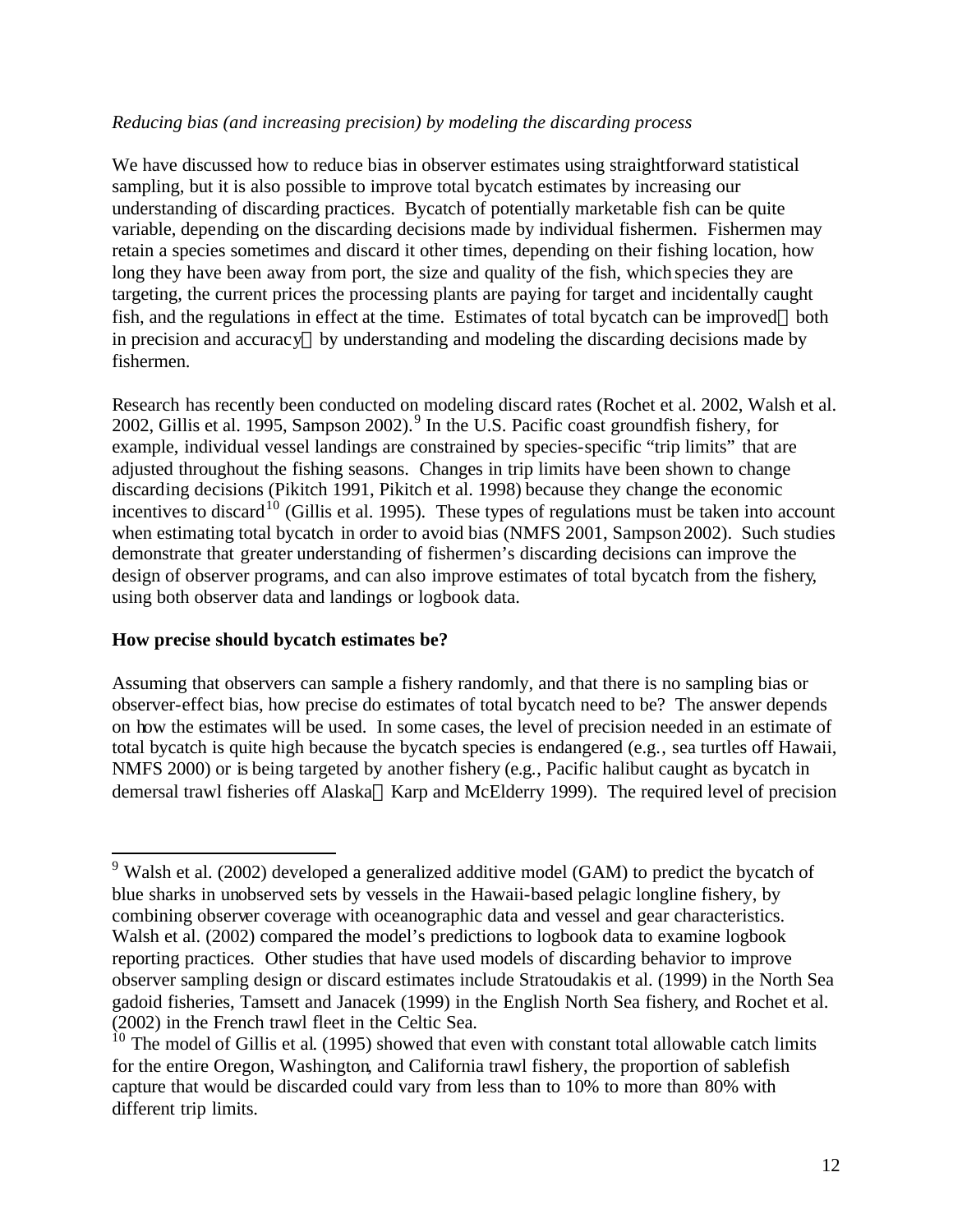is less obvious when trying to estimate bycatch for fisheries stock assessments<sup>11</sup> and management because the amount of information needed for management depends on both the assessment methodology to be used and the management system itself. For example, a management system based on marine reserves and gear regulations might not require estimates of total fish biomass, while a system based on harvest control rules would require such information (Walters 1998). Thus an observer sampling program should be designed within the context of a fishery management system in order to support management objectives such as rebuilding overfished populations of target species (Williams and Corral 1999, Rohan 1999). In a fishery where bycatch mortality is high compared to other sources of mortality, higher levels of coverage are needed.

The level of precision needed for a particular assessment and management system can be determined with a simulation study. Punt (1999), for example, developed a simulation to examine the costs and potential benefits to management of various levels of observer coverage in the blue grenadier trawl fishery off the coast of Australia. The approach used a simulated data system to examine the performance of various management strategies related to achieving management objectives under various levels of observer coverage. For management schemes based on estimating the biomass of spawning fish, he concluded that precise observer data were not necessary. He also noted, however, that for management schemes requiring precise estimates of the strength of recent-year classes of juvenile fish, precise observer data greatly improved management.

While this result is specific to the Australian blue grenadier fishery, several general conclusions can be drawn from the study. First, the necessary level of precision for an input to a stock assessment depends on the specific fish, fishery, population dynamics model, and management system being considered. Second, it is possible to achieve an improved understanding of the necessary level of observer coverage through simulation of the system. Finally, the same method could be applied to determine the optimal allocation of research funding to sampling of different sectors—such as commercial or recreational—of a fishery.

## *Required precision of bycatch data for commercially important species*

 $\overline{a}$ 

Accurate measurements of how many fish, including both catch and bycatch, are killed by fishing operations, are a high-priority input for fisheries stock assessment models. Fisheries agencies often gather data on every landed fish by requiring the weights of fish sold to processing plants to be reported, although a sub-sample of the landings would theoretically give a fairly precise estimate of total landed catch. The estimates of bycatch from the observer program are added to these precisely estimated landings data (and to recreational fishery data) to estimate the total fishing mortality for assessment. Although it would be impossible to achieve the same level of precision in bycatch estimates as in catch estimates, the precision of bycatch estimates should be quite high, particularly if the bycatch is large compared to the catch.

 $11$  "Stock assessment" is the scientific basis of fisheries management. It involves the use of mathematical models, combined with fisheries data, to predict the effect of management measures on fish populations.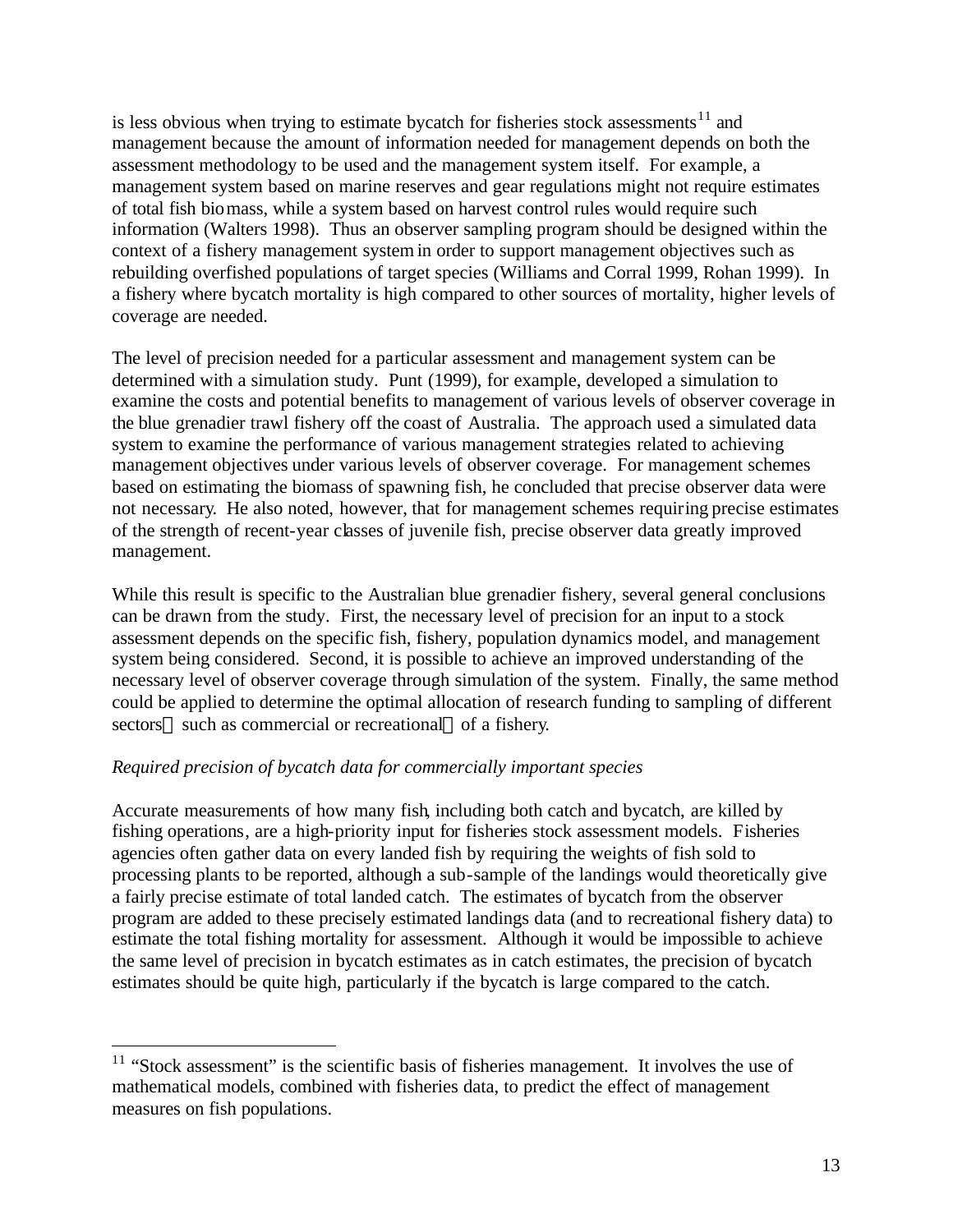As Rice (1999) pointed out, inaccuracies in catch data are often the largest source of uncertainty in stock assessments. One common stock assessment model, virtual population analysis (VPA), estimates the total numbers of fish of each age in a population each year by extrapolating from the catch-at-age (including for bycatch) in each year. In a "tuned" VPA, indices of abundance, such as survey data or catch-per-unit-effort (CPUE) series, are used to adjust the estimates of model parameters so that the total population trend is consistent with the abundance indices. The abundance index data are assumed to have errors, thus the model does not have to fit them exactly. Even in a tuned VPA, however, it is generally assumed that the catch-at-age data are error-free. This means that, in practice, errors in catch data are much more problematic than errors in survey data (Hilborn and Walters 1992, Mohn 1999).

Even sophisticated statistical catch-at-age models, which allow catch to be estimated with error, make the assumption that errors in catch data are not consistent over time. Many stock assessments are subject to "retrospective bias," meaning that subsequent assessments of the same population vary in a consistent manner (Mohn 1999). It is common for the more recent assessments of a stock to show that the previous assessments were overly optimistic about the stock's status and ability to rebuild. Such retrospective biases cause management actions to be based on an incorrect understanding of status and resilience of the stock, and are a major cause of failures in fisheries management (Rice 1999, Smith 1998, Mohn 1999). Retrospective bias can be caused by changes in discarding practices over time (Rice 1999). Discarding practices commonly change over time as the prices of various species change and also as regulations change (Babcock and Pikitch 2000, Pikitch et al. 1988, Pikitch 1991). Observer studies are a way to document discarding and ensure that changes in discarding practices over time will not bias subsequent assessments.

In summary, if observer data are used to estimate bycatch of commercial species and the bycatch is high relative to the catch, then the bycatch should be estimated at least as precisely as the catch, unless it can be shown that the precision of the bycatch estimates can be lower without negatively affecting management (Punt 1999).

#### **What sampling fraction is needed to achieve precise estimates of total bycatch?**

Assuming that observers can sample a fishery randomly, and that there is no sampling bias or observer-effect bias and that the appropriate level of precision has been determined based on how the bycatch estimates will be used, what is the level of observer coverage needed to achieve a desired level of precision? If the sample really is random, then standard power and sample size calculations apply (see Cochran 1977, Rao 2000). These calculations have been made for many observer sampling programs (see Dinardo 1993, Hay et al. 1999, Fogarty and Gabriel 2002, Karp and McElderry 1999). The necessary sample size can be lower if an appropriate stratification scheme is used to optimize the allocation of sampling effort. There is considerable literature on the development of appropriate stratification schemes to improve precision for a specified level of sampling effort (see Cotter 2002, Allen et al. 2002), and on the selection of appropriate estimators—the statistical formulas used to calculate total bycatch and its variance—(see Allen et al. 2002, Hall 1999, Ortiz et al. 2000).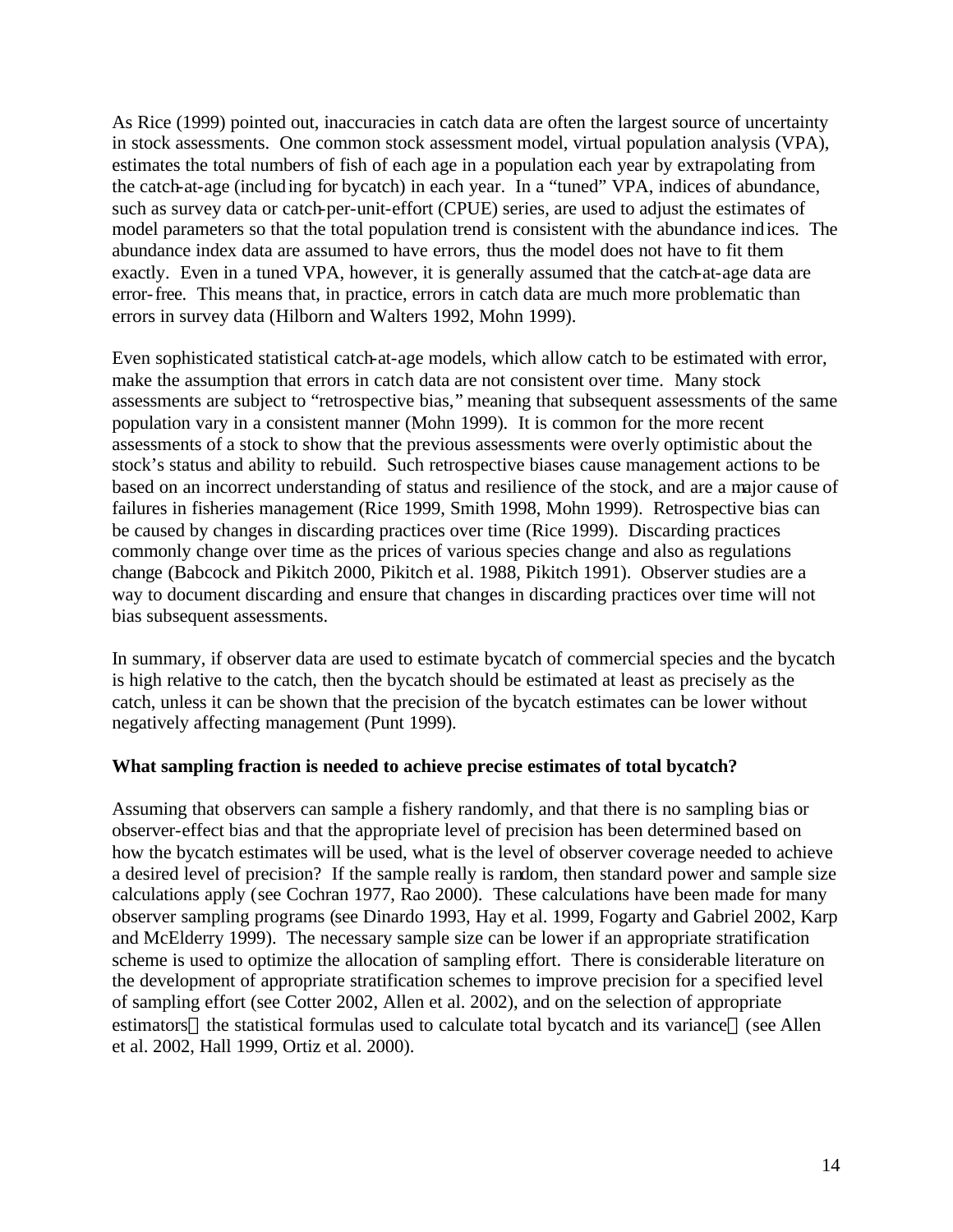The appropriate stratification, allocation of sampling effort, and level of sampling to achieve a given level of precision vary depending on the specific characteristics of the fishery. The diversity of fishing practices in the fishery, the rarity and level of aggregation of the bycatch, the number of trips per year, and the kinds of management measures in place all influence the level of coverage required to achieve a desired level of precision. The sampling level needed to adequately sample a fishery can change with time if the abundance or spatial distribution of the target or bycatch species changes, or if the fleet changes its spatial distribution. Also, observer sampling is a multi-level sampling process, and the number of trips that are required to be sampled to achieve a given level of precision will depend on the fraction of sets that are sampled by observers during each trip (Karp and McElderry 1999, Allen et al. 2002). An example of the variability in required coverage levels can be seen in the achievement of an excellent level of relative precision (1-20%) for the various components of the French Celtic Sea trawl fishery, with coverage levels of 0.8-1.5 % (see Rochet et al.). Karp and McElderry (1999), however, cited simulation studies of the Alaska groundfish trawl fishery that showed that, if observereffect bias did not exist and vessels could be sampled randomly, a coverage level of 30% was required to estimate total bycatch of common species with a "reasonable" level of precision, assuming observers sampled 60-70% of hauls in each observed trip. Rare species required an even greater sampling fraction.

#### *Precision for rare versus common species*

Generally, bycatch of a species that is commonly encountered or has low variance can be measured with a lower level of coverage than bycatch of a rare species or a species with highly variable catch rates (Cochran 1977, Hall 1999, Karp and McElderry 1999, Rochet et al. 1998).

To illustrate this, we simulated fisheries in which the bycatch species varied from rare to nearly as common as the targeted species, while the target species catches, sets per trip, and so on were the same in all fisheries (see Appendix 1 for the specifics). We randomly drew 500 observer samples from the fishery under various levels of observer coverage, and determined the level of observer coverage required so that more than 90% of the simulated observer samples would estimate a total bycatch within 10% of the correct value (Table 3a, Figure 3). Because the estimated bycatch is being compared to the actual known total bycatch, this measure of error includes both accuracy and precision. The simulated data do not include any observer-effect bias, but there may be minimal sample bias (see bias section above). The total bycatch was estimated with a combined ratio estimator (Appendix 1). For a rare species (bycatch less 0.1% of catch), the required level of coverage to achieve the specified level of accuracy and precision was more than 50%, while around 17% coverage was sufficient for the common species (bycatch 35% of catch, Figure 3, Table 3a). While the exact level of coverage required for a particular fishery would depend on the distribution of the discard and catch species, it is clear that, in order to accurately assess bycatch, rare species require substantially higher levels of coverage than common species.

Because the required level of sampling differs for different fisheries, observer programs should simulate an observer sampling program from their own preliminary data to determine the required level of coverage for accurate and precise estimates. Pilot studies should be done to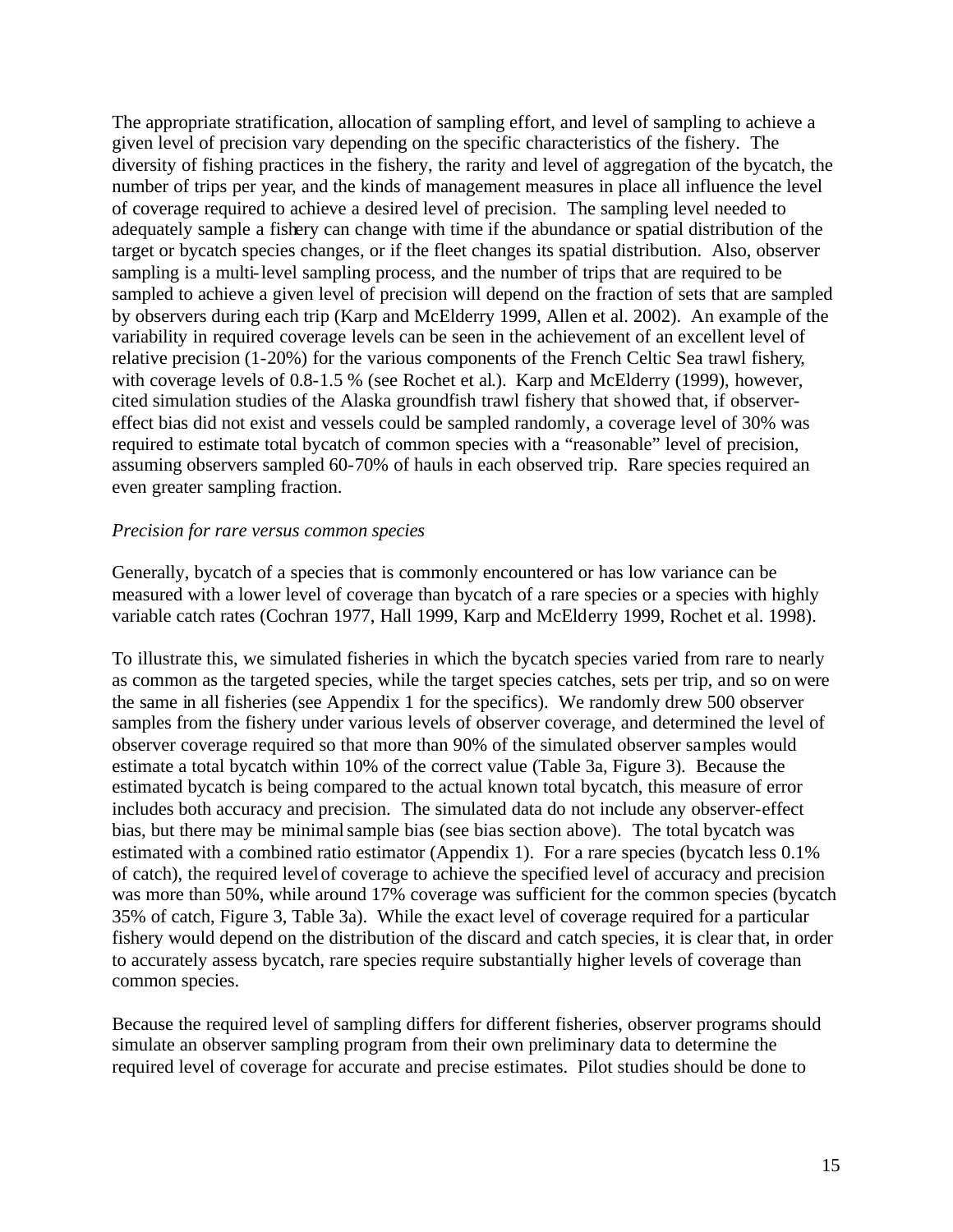estimate the expected catch and variability of the bycatch or discard species, so that this data can be incorporated into the sampling design.

## *Precision in large versus small fisheries*

We commonly talk about levels of observer coverage in observer program design, but the precision of a statistical estimate is generally calculated as a function of sample size, not sampling fraction. The terms "sample size" and "sampling fraction" are often used interchangeably since, if the size of a fishery is known (e.g., in number of trips per year), it is easy to convert sampling fraction to sample size:

sample size  $=$  sampling fraction x number of trips

It is sometimes assumed that the precision of an estimate depends only on the sample size, and that sampling fraction does not matter (Fogarty and Gabriel 2002). In other words, a sampling fraction of 10% of trips in a fishery with 1,000 trips per year would be exactly equivalent to a sampling fraction of 1% of trips in a fishery with 10,000 trips per year. In fact, because observer programs are sampling without replacement from a finite population, a higher sampling fraction will lead to a more accurate and precise result than a lower sampling fraction for the same sample size. In other words, the number of trips in the fishery influences the precision of an estimate.

For example, with the simulated data discussed above, the sampling fraction required to ensure that at least 90% of the simulated observer data sets estimated a total discard within 10% of the correct value was 3.6% for a fishery with 10,000 fishing trips and 28% for a fishery with 1,000 trips. This corresponded to a sample size of 360 trips for the larger fishery and 280 trips for the smaller fishery (Table 3b, Figure 4, Appendix 1). Put simply, although a higher sampling fraction was needed for the small fishery, a higher number of trips sampled was needed for the large fishery. This demonstrates that the size of the fishery matters when calculating the required sample size and sampling fraction for an observer program.

## **How can simulated data analyses help inform our observer programs?**

The following case studies are theoretical simulations of two domestic U.S. fisheries with observer programs. Although the appropriate coverage level for any observer program should be estimated using real data using the methods described in the previous sections (see Hall 1999, Liggens et al. 1997, Sampson 2002), simulations provide a quick "back-of-the-envelope" estimate of the appropriate levels of coverage. We chose to simulate a trawl fishery based on data from the U.S. Pacific groundfish trawl fishery, and a gillnet fishery based on data from Atlantic coastal gillnet fisheries. The species captured as bycatch in these two fisheries ranged from infrequent bycatch of a protected species to bycatch of a finfish that was almost as common as the target species of the fishery (Appendix 1). For each fishery, we randomly drew 500 observer samples from the simulated fishery for various levels of observer coverage, and then determined the level of observer coverage required so that more than 90% of the simulated observer samples would estimate a total discard within 10% of the correct value. The total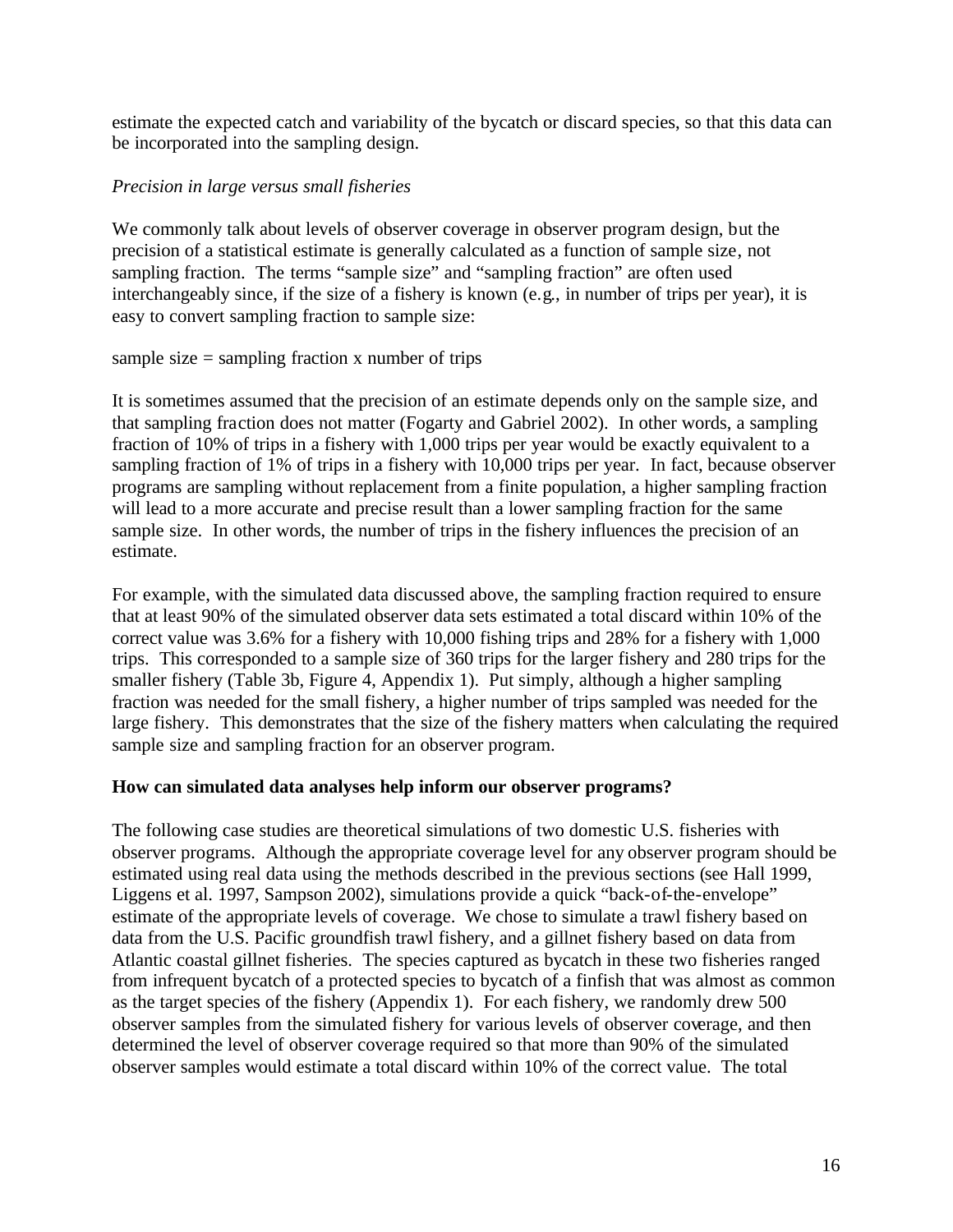bycatch was estimated with a combined ratio estimator that took the catches in each trip into account (see details in Appendix 1).

The simulations in each case assumed that the observer samples were representative of the entire fishery, although there is evidence of observer-effect bias in the Pacific fishery (Sampson 2002). Thus the estimates of required sample size from this analysis should be considered minimal estimates based on precision and sampling bias only—as considerations of observer-effect bias would increase the required sample sizes.

## *Pacific coast groundfish trawl fishery*

 $\overline{a}$ 

The U.S. Pacific coast groundfish fishery stretches from Washington to California and includes both shallow and deep-water species. The management plan covers 82 species, which live on or near the sea floor. We simulated trawl data for both the deep-water complex and the shallowwater fishery as similarly as possible to the actual fisheries in the years 2001 and 2002, using preliminary data from the observer program (NWFSC 2003). We simulated the capture of two common species in the DTS (Dover sole, thornyhead, and sablefish) complex North of 40°10'N, as well as a rare species in the flatfish complex all along the Coast. Dover sole and sablefish are commonly found in the deep-water DTS complex and are captured even when untargeted. The bocaccio is a severely depleted Pacific groundfish, managed under a rebuilding plan, that is captured more rarely in the shallow-water trawl fishery but that, by regulation, must be discarded.

For sablefish, the average observed bycatch in each depth and season stratum in the DTS complex ranged from two to 180 pounds per hour (NWFSC 2003). Bycatch rates varied greatly from one tow to the next; the standard errors in the bycatch-per-hour estimates in Table 4 of NMFSC (2003) imply that the CV's<sup>12</sup> of the bycatch per tow were between 130% and 590% by stratum. For this commonly caught species, the sampling fraction required that more than 90% of the simulations be within 10% of the true value was between 0.3 and 0.4 (Fig. 2, Table 2). For Dover sole, the observed bycatch in each stratum was between 9 and 60 pounds per hour (with CV's between 120% and 400%), and the sampling fraction required was between 0.3 and 0.4 (Fig. 2, Table 2).

For bocaccio captured in the flatfish fishery, the observed bycatch rates in each depth, area, and season stratum ranged from 0.009 to 70 pounds per hour (with CV's between 170 and 1130). The number of simulated observer samples that were within 10% of the correct estimate of total bycatch increased more gradually with the sampling fraction because bocaccio bycatch is rare and highly variable (Fig. 2, Table 2). The sampling fraction required for 90% of the simulated observer samples to estimate a total bycatch within10% of the true value was much higher than 50%.

 $12$  The coefficient of variation (CV) of the catch per hour is a measure of how variable the catches per hour are, equal to the square root of the variance of the catch per hour by tow divided by the mean catch per hour. Ninety-five percent of the sets would have a catch within 2 CV's of the mean catch.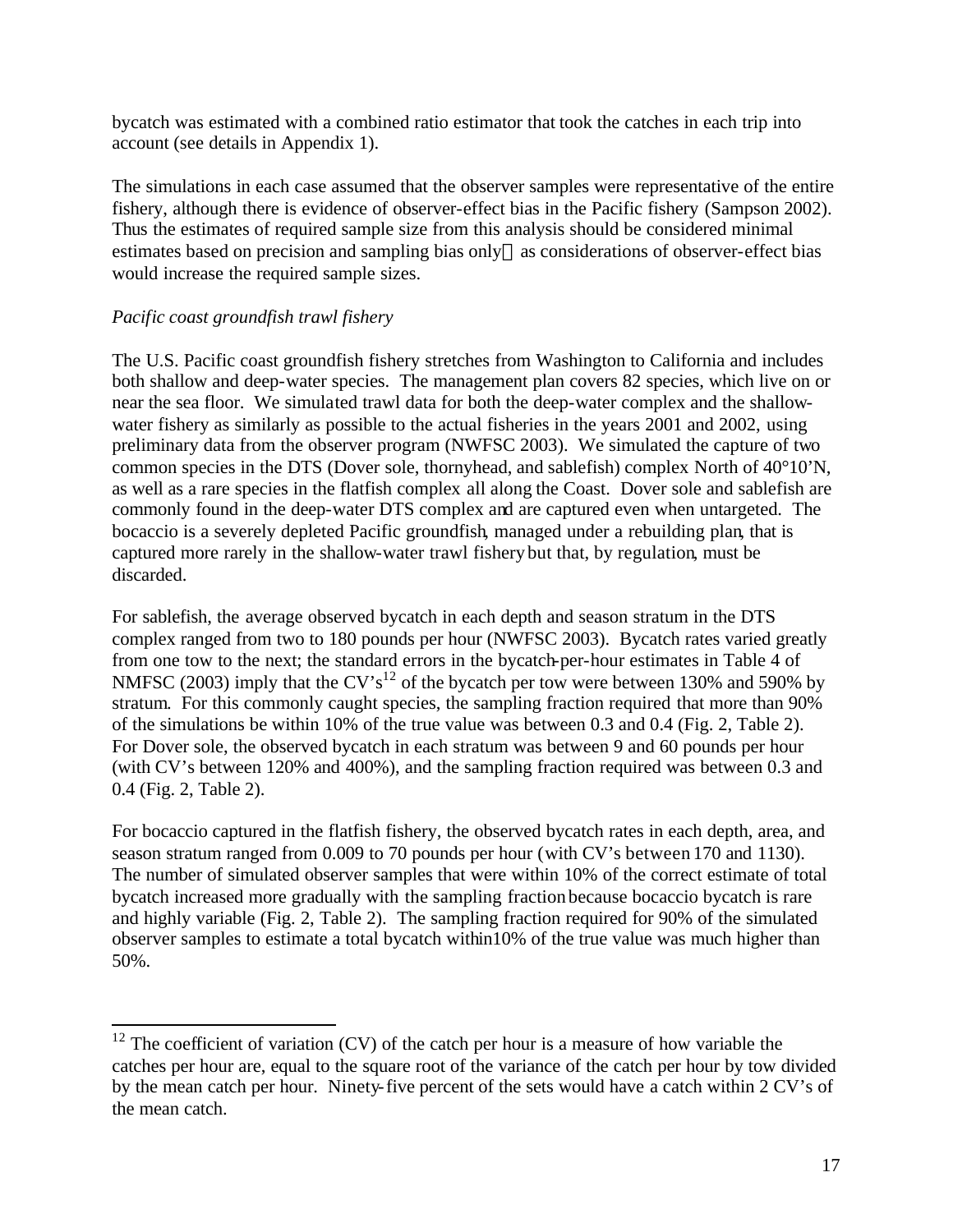Similar to the theoretical simulations described earlier, these simulated case studies indicate that sampling fractions need to be quite high to accurately account for rare bycatch species. The result that coverage levels of 30-40% are required is consistent with studies done in the Alaska groundfish fishery (Karp and McElderry 1999), and appears to be a result of the high variability in the catches. The required sample fractions in these case studies are higher than those in the theoretical simulations presented earlier, most likely because the assumed variability in the bycatch was higher in these two fisheries, and because more variable catches require higher coverage.

### *Southeastern Atlantic coastal gillnet fisheries*

The Atlantic coastal bottlenose dolphin is a rare but protected species among the bycatch of southeastern U.S. gillnet fisheries. Listed under the Marine Mammal Protection Act as depleted, this species is the subject of a take-reduction team and has specific fisheries regulations aimed at minimizing its occurrence as bycatch. Because the dolphin has been observed caught in all gillnet mesh sizes, diverse fisheries along the Atlantic coastline are affected.

We simulated the bycatch of Atlantic coastal bottlenose dolphins in southeastern coast gillnet fisheries—an extremely rare occurrence (Palka and Rossman 2001). Between 1996 and 2000, only 12 coastal bottlenose dolphin captures were observed in 1,876 observed trips. Because of the extreme rarity of dolphins in the catch, Palka and Rossman (2001) estimated bycatch rates using a generalized linear model (GLM), a method well adapted to extremely rare events (Ortiz et al. 2000). We simulated catch of bottlenose dolphins as a rare event, consistent with the Palka and Rossman (2001) analysis, but estimated total bycatch with the same ratio estimator used in our other simulations for consistency (see Appendix 1). Because the bycatch of bottlenose dolphins is a rare event, the sampling fraction required to achieve bycatch estimates within 10% of the correct value in 90% of the cases was greater than 50% (Fig. 2, Table 2).

#### **Summary and discussion**

Observer programs are widely recognized as the best way to obtain reliable information about bycatch and discarding activities that take place at sea. The amount of observer sampling effort is often constrained by the amount of money and other resources available to the program. Nevertheless, for observer programs to provide adequate information to improve fisheries stock assessments, endangered species protections, and ecosystem management, programs should be designed to achieve the objectives of the observer sampling program, which will generally require high or moderate levels of precision and minimal bias in estimates of total bycatch.

The issue of bias in bycatch estimates has not been given the attention it deserves in the design of sampling programs. In particular, many existing observer programs allocate observer sampling effort opportunistically to vessels that volunteer or are willing to carry observers. The bias introduced by non-random sampling must be addressed if the data collected by an opportunistic sampling program is to be at all useful. The work of Liggens et al. (1997) and Sampson (2002) demonstrate that it is possible to determine whether or not an observer program is gathering data that is representative of the fleet as a whole. Such analyses should always be done. The problem of accuracy should not be ignored because it is more difficult to measure bias than precision.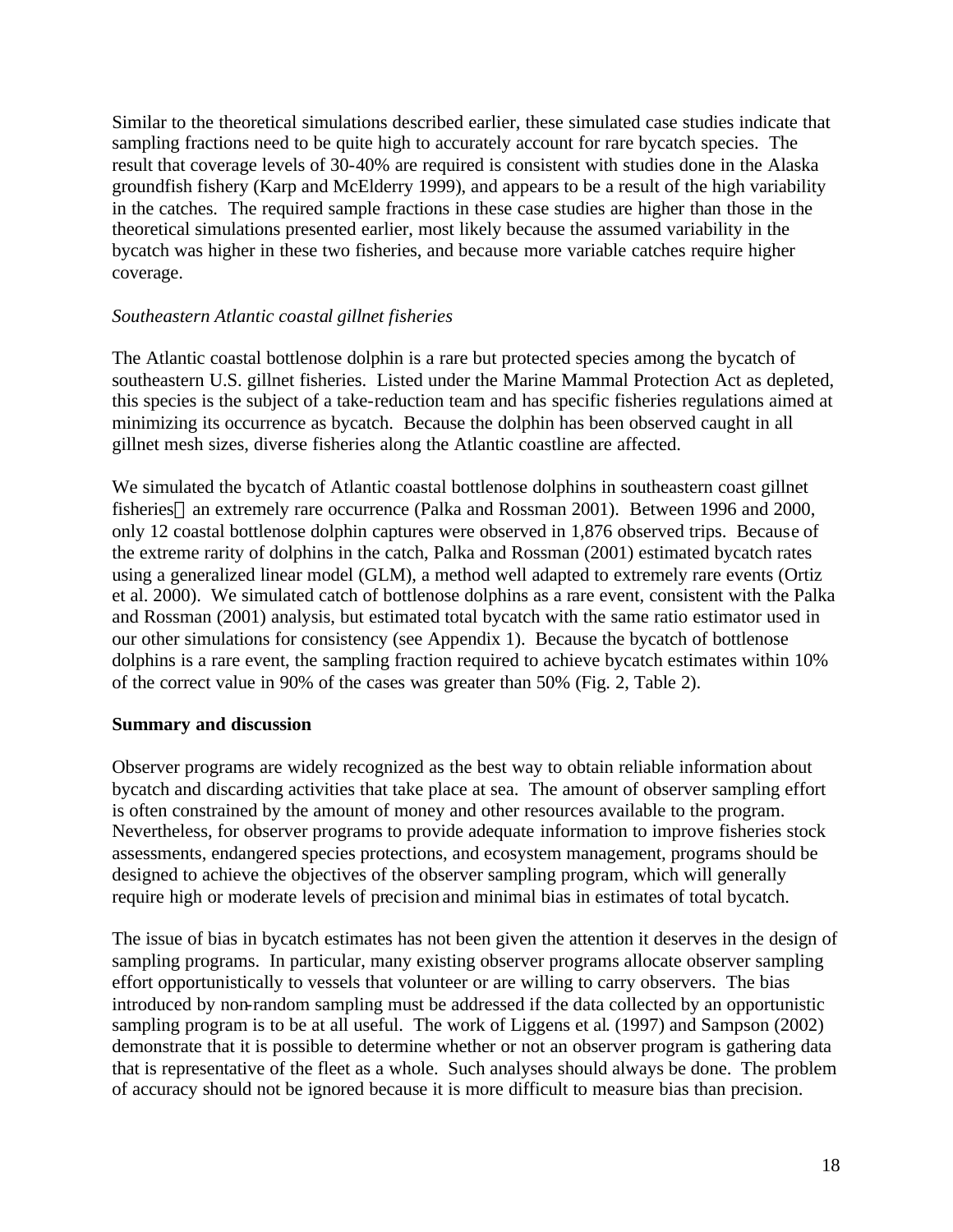Comparing the catches of observed and unobserved vessel trips (Liggens et al. 1997, Sampson 2002) should be an ongoing component of any observer program, whether or not the observers are allocated randomly. Of course, a mandatory observer program with randomly allocated observers would produce more reliable results.

Once the issues of observer effects and sampling bias have been addressed, the desired level of precision in bycatch estimates should be determined by examining how the observer data will be used in assessment and management. A management strategy evaluation such as that described by Punt (1999) would be ideal but time consuming. It should be possible, however, for the designer of any observer sampling program to find out approximately what level of precision is needed in the bycatch estimates for each species.

Once the appropriate level of precision has been determined, the question of required level of sampling effort can be addressed. Determining the appropriate level of sampling effort is an iterative process. Early in the development of an observer program, when no data are available, the level of coverage could be set by comparison with other observer programs, or by general sample size considerations. Our literature review and simulation studies suggest that coverage levels of at least 20% for common species and 50% for rare species in a fishery with more than a few thousand trips per year would give reasonably good estimates of total bycatch.

If some information is available about the expected rarity, distribution, and variability of the bycatch species in the catch, then it is possible to get a better estimate of the required sample size through a simulation study like that presented above for Pacific groundfish and Atlantic coastal bottlenose dolphins. If some observer data have already been collected for the fishery of interest, then it is possible to simulate an observer program sampling from the actual observed trips (Hall 1999), and to get a very good estimate of the sample size required to obtain precise and accurate estimates of bycatch. Once some observer data have been collected, appropriate use of stratification schemes (see Rochet et al. 2002, Cotter et al. 2002) can reduce the sampling effort (and hence the expense) required to achieve a given level of precision.

## **Recommendations**

Observer programs should:

1. Simulate observer samples from actual data to find coverage levels that estimate bycatch with an appropriate level of precision for assessment and management. Unless managers can show that the lower levels of coverage give sufficient precision and accuracy, we suggest—based on our simulated data applications—that if the bycatch species is rare, observer programs should adopt coverage levels of at least 50%. And if the bycatch species is common, observer programs should adopt coverage levels of at least 20%.

2. Compare landings and spatial and seasonal distribution of observed and non-observed trips to determine whether there is evidence of observer-effect bias. If bias exists, the sampling design must either improve randomization or increase sample size, or both.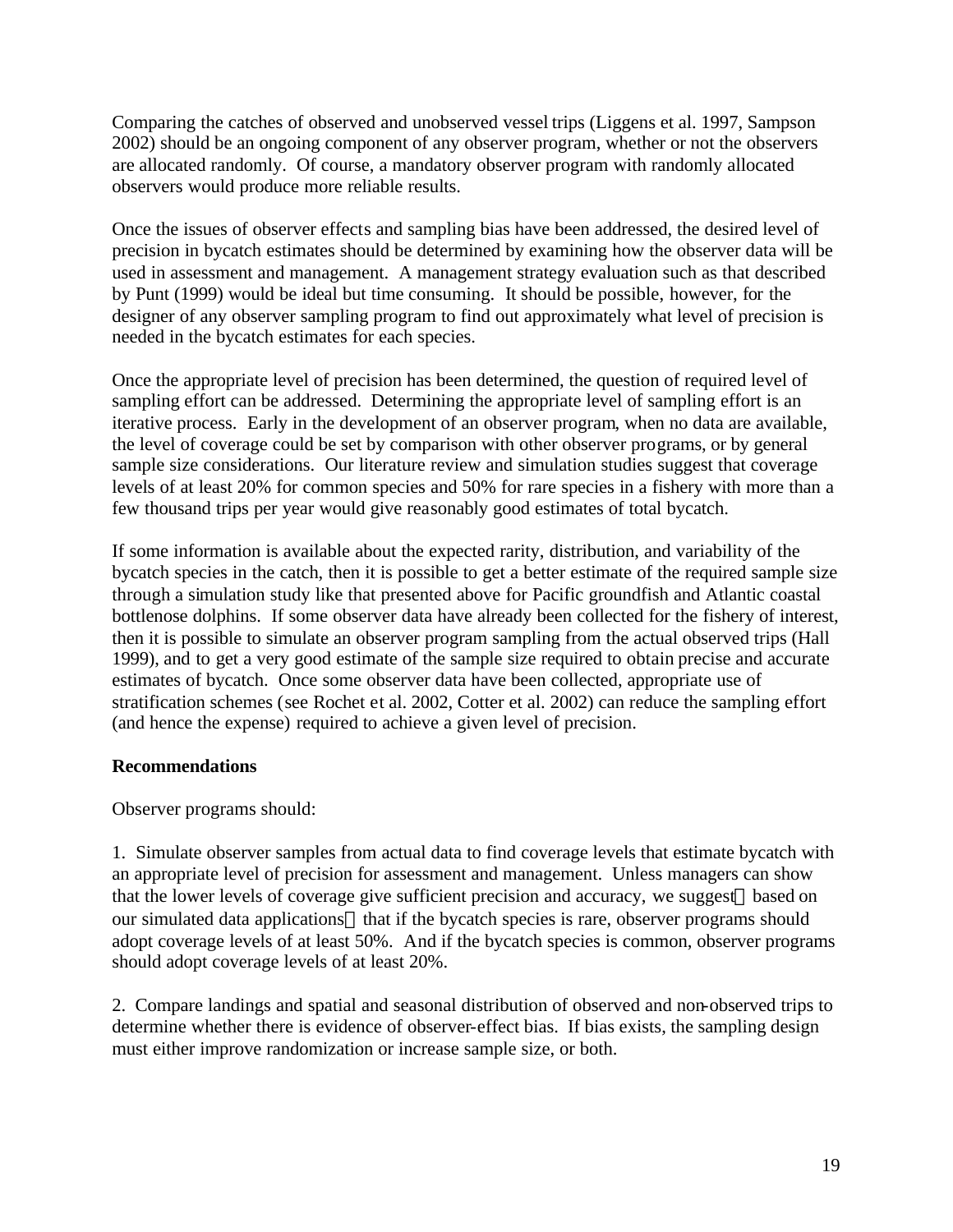3. Determine the level of precision required for discard estimates by examining the sensitivity of the stock assessment models actually used for key species to the precision of the discard estimates.

4. Sample the fishery randomly or systematically and cover all components of the fishery, allocating observer coverage levels high enough to adequately sample every stratum of the stratified sampling design.

### **Acknowledgements**

Thanks to M. Hall and an anonymous reviewer for comments on an earlier draft. Thanks also to M. Hirshfield for review and comment and for helpful discussions in the initial conception of this project. This work was supported by a grant from Oceana.

## **References**

- Ackley, D. R. and Heifetz, J. 2001. Fishing practices under maximum retainable bycatch rates in Alaska's groundfish fisheries. *Alaska Fishery Research Bulletin* 8: 22-44.
- Allen, A., D. Kilpatrick, M. Armstrong, R. Briggs, G. Course, N. Pérez. 2002. Multistage cluster sampling design and optimal sample sizes for estimation of fish discards from commercial trawlers. *Fisheries Research* 55: 11–24.
- Babcock, E. A. and E. K. Pikitch. 2000. A dynamic programming model of fishing strategy choice in a multispecies trawl fishery with trip limits. *Canadian Journal of Fisheries and Aquatic Sciences* 57:357-370.
- Brown, C. A. 2001. Revised estimates of bluefin tuna dead discards by the U.S. Atlantic pelagic longline fleet, 1992-1999. *ICCAT Collective Volume of Scientific Paper*s 52: 1007-1021.
- Buchary, E. A. 1996. Fisheries catches. *Fisheries Centre Research Report* 4(1) 57-59. University of British Columbia.
- Byrne, L. C. and Pengilly, D. 1998. Evaluation of CPUE estimates for the 1995 crab fisheries of the Bering Sea and Aleutian Islands based on observer data. p. 61-74 in Funk, F. and 7 co-editors, *Fishery Stock Assessment Models.* Lowell Wakefield Fisheries Symposium Series No. 15.
- Chernick, M. R.1999. *Bootstrap methods: a practitioner's guide.* John Wiley and Sons. New York.
- Cochran, W. G. 1977. *Sampling Techniques*, 3rd Edition. John Wiley and Sons. New York.
- Conquest, L., R. Burr, R. Donnelly, J. Chavarria and V. Gallucci. 1996. Sampling methods for stock assessment for small-scale fisheries in developing countries. p 179-225 in Gallucci, V. F, S. B. Saila, D. J. Gustafson and B. J. Rothschild, eds., *Stock assessment: quantitative methods and applications for small-scale fisheries.* CRC Press. New York.
- Cotter, A. J. R, G. Course, S. T. Buckland and C. Garrod. 2002. A PPS sample survey of English fishing vessels to estimate discarding and retention of North Sea code, haddock, and whiting. *Fisheries Research* 55: 25-35.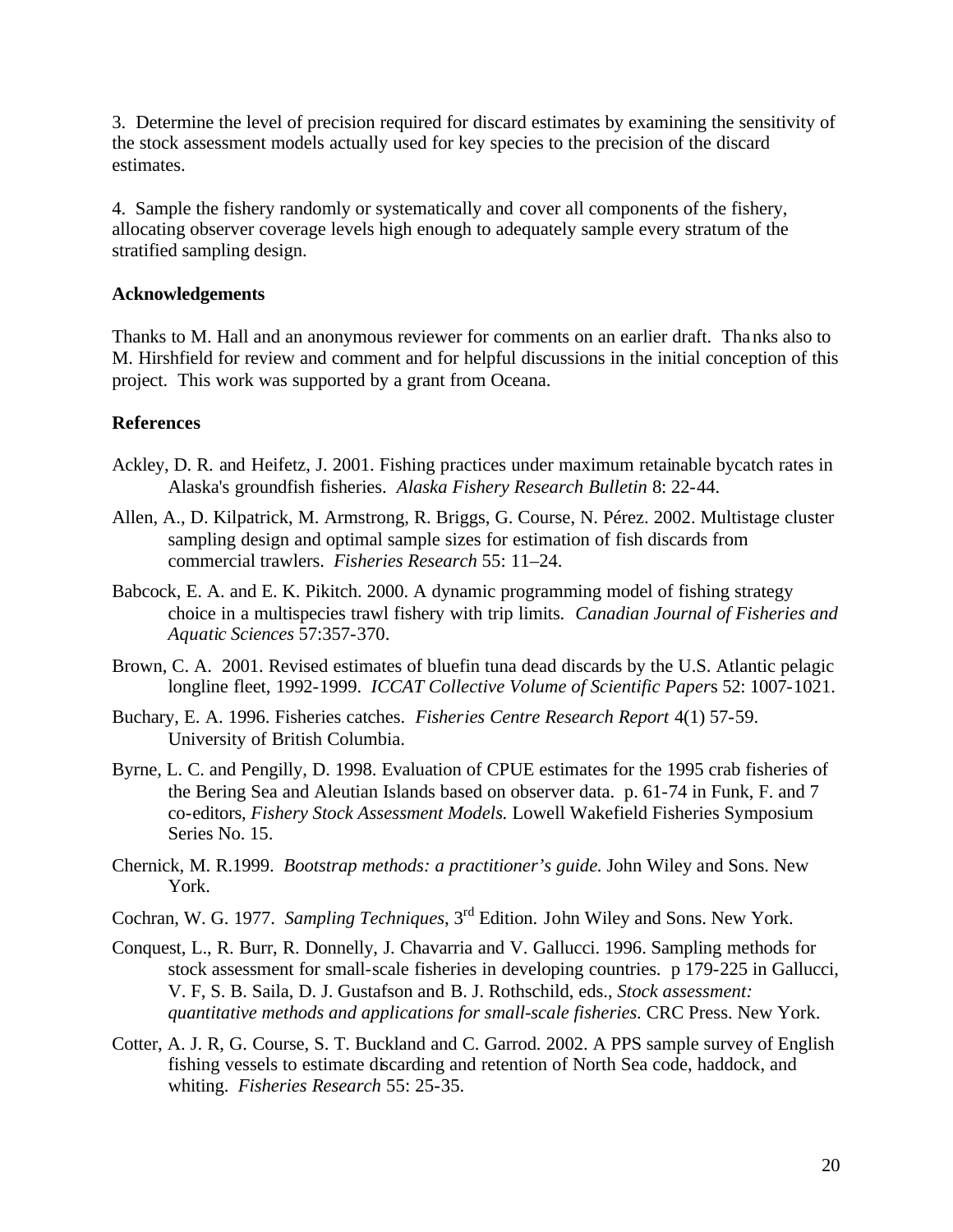- Dinardo, G. T. 1993. Statistical guidelines for a pilot observer program to estimate turtle takes in the Hawaii longline fishery. NOAA Technical Memorandum NOAA-TM-NMFS-SWFSC-190.
- Edwards, E. F. and Perrin, C. 1993. Effects of dolphin group type, percent coverage, and fleet size on estimates of annual dolphin mortality derived from 1987 U.S. tuna vessel observer data. *Fishery Bulletin* 91**:** 628-640.
- Fogarty, M. J. and W. L. Gabriel. 2002. Relative precision of discard rate estimates for the Northeast groundfish complex. Report of the National Marine Fisheries Service, Northeast Fisheries Science Center, Woods Hole.
- Gillis, D., R. M. Peterman, and E. K. Pikitch. 1995. Implication of trip regulations for highgrading: a model of the behavior of fishermen. *Canadian Journal of Fisheries and Aquatic Science* 52: 402-415.
- Hall, M.A. 1999. Estimating the ecological impacts of fisheries: what data are needed to estimate bycatches? p.175-184 in Nolan, C.P. (ed.), *Proceedings of the International Conference on Integrated Fisheries Monitoring.* Sydney, Australia, 1-5 February 1999.
- Hay, D. E., R. Harbo, J. Boutillier, E. Wylie, L. Convey, and P.B. McCarter. 1999. Assessment of bycatch in the 1997 and 1998 shrimp trawl fisheries in British Columbia, with emphasis on eulachons. Canadian Stock Assessment Secretariat Document 99/179.
- Hilborn, R. and Walters, C.J. 1992. *Quantitative fisheries stock assessment: choice, dynamics and uncertainty.* Chapman and Hall, New York.
- Inter-American Tropical Tuna Commission. 2001. Annual Report of the Inter-American Tropical Tuna Commission, 2001.
- Inter-American Tropical Tuna Commission. 2003. Agreement on the International Dolphin Conservation Program (amended June 2003). www.iattc.org
- Karp, W. A. and H. McElderry. 1999. Catch monitoring by fisheries observers in the United States and Canada. p 261-284 in Nolan, C.P. (ed.), *Proceedings of the International Conference on Integrated Fisheries Monitoring.* Sydney, Australia, 1-5 February 1999.
- Liggens, G. W., M. J. Bradley, S. J. Kennelly. 1997. Detection of bias in observer-based estimates of retained and discarded catches from a multispecies trawl fishery. *Fisheries Research* 32:133-147.
- Medley, P. 2001. Estimating discards from catch species compositions. *Fisheries Center Research Report* 9 (3):46-52. University of British Columbia.
- Mohn, R. 1999. The retrospective problem in sequential population analysis: an investigation using cod fishery and simulated data. *ICES Journal of Marine Science* 56:473-488.
- National Marine Fisheries Service. 2000. Notice of Requirements of the Order of August 4, 2000, of the United States District Court for the District of Hawaii, 65 Fed. Reg. 49,968 (Aug. 16, 2000)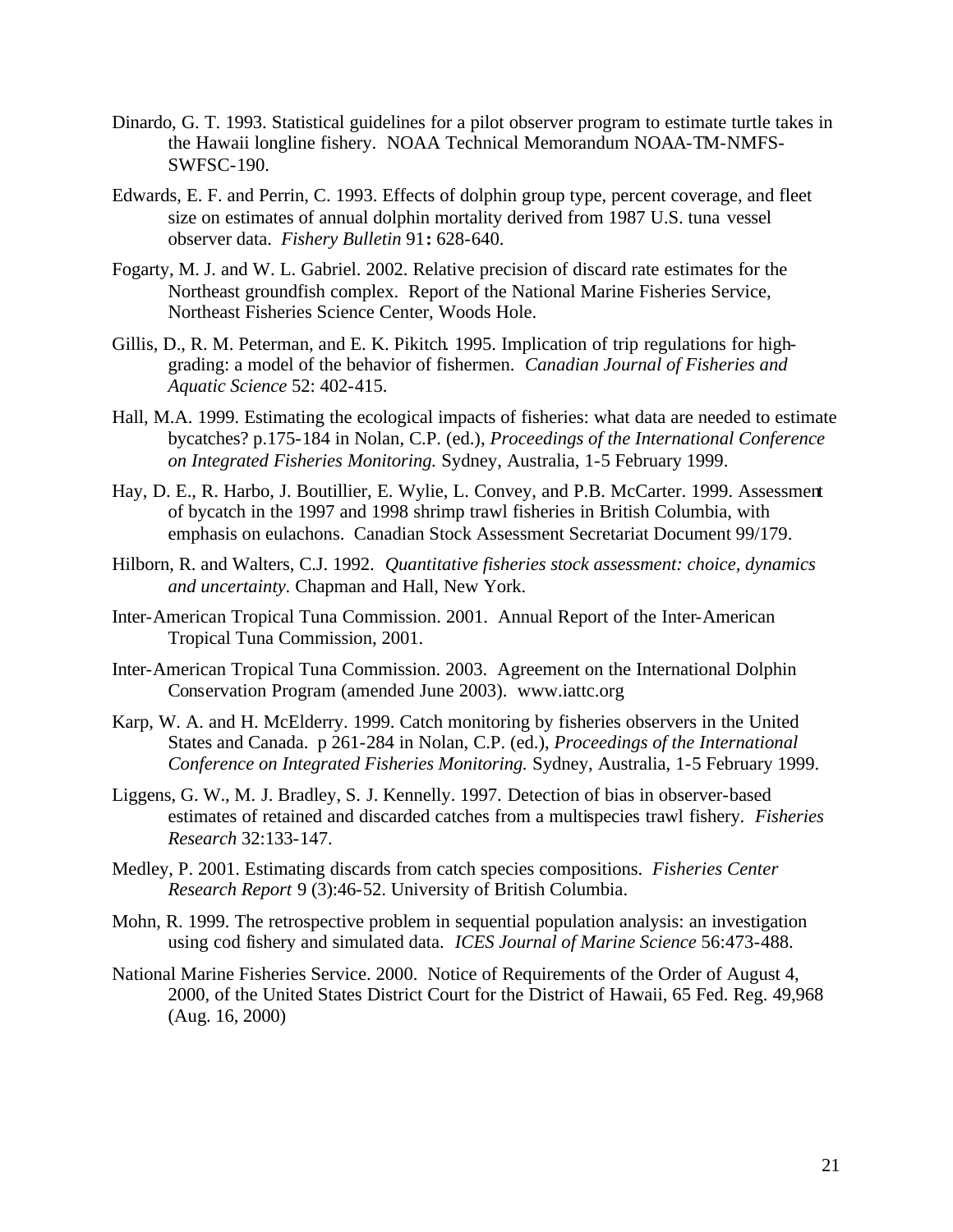- National Marine Fisheries Service 2001. Observer coverage plan: sampling plan and logistics for West Coast Groundfish Observer program. Fall 2001. Appendix A-statistical sampling design. Available from *http://www.nwfsc.noaa.gov/fram/Observer/ObserverSamplingPlan.pdf*
- National Marine Fisheries Service. 2002a. Draft Environmental Assessment, Regulatory Impact Review and Initial Regulatory Flexibility Act Analysis (EA/RIR/IRFAA) Extending and Improving the North Pacific Groundfish Observer Program Beyond 2002.
- National Marine Fisheries Service. 2002b. Atlantic highly migratory species; pelagic longline fishery; shark gillnet fishery; sea turtle and whale protection measures. *Federal Register* 67(131):45393-45401.
- Nolan, C.P. (ed.), 1999. *Proceedings of the International Conference on Integrated Fisheries Monitoring.* Sydney, Australia, 1-5 February 1999.
- Northwest Fisheries Science Center West Coast Groundfish Observer Program. 2003. Initial Data Report and Summary Analyses (http://www.nwfsc.noaa.gov/research/divisions/fram/observer/narjan03.pdf).
- Ortiz, M., C. M. Legault and N. M. Ehrhardt. 2002. An alternative method for estimating bycatch from the U.S. shrimp trawl fishery in the Gulf of Mexico, 1972–1995. *Fishery Bulletin* 98:583-599.
- Palka, D. L. and M. C. Rossman. 2001. Bycatch Estimates of Coastal Bottlenose Dolphin (*Tursiops truncatus*) in U.S. Mid-Atlantic Gillnet Fisheries for 1996 to 2000. Northeast Fisheries Science Center Reference Document 01-15.
- Pikitch, E. K. and E. A. Babcock. 2002. Critique of the NMFS report, "Relative Precision of discard rate estimates for the Northeast groundfish complex," by M. J. Fogarty and W. L. Gabriel.
- Pikitch, E. K., D.L. Erickson and J.R. Wallace.1988. An evaluation of the effectiveness of trip limits as a management tool. NWAFC Processed Report 88-27, 33 pp.
- Pikitch, E. K. 1991. Technological interactions in the U.S. West Coast groundfish fishery and their implications for management. ICES Marine Science Symposium 193: 253-263.
- Punt, A. 1999. Evaluating the costs and benefits of alternative monitoring programmes for fisheries management. p 209-222.in Nolan, C.P. (ed.), *Proceedings of the International Conference on Integrated Fisheries Monitoring.* Sydney, Australia, 1-5 February 1999.
- Rao, P. S. R. S. 2000. *Sampling methodologies with applications.* Chapman and Hall/CRC. New York.
- Rice, J. 1999. Stock assessments of target species. p. 51-64 in Nolan, C.P. (ed.), 1999. *Proceedings of the International Conference on Integrated Fisheries Monitoring.* Sydney, Australia, 1-5 February 1999
- Rochet, M., I, Péronnet, and V. M. Trenkel. 2002. An analysis of discards from the French trawler fleet in the Celtic Sea. *ICES Journal of Marine Science* 59: 538–552.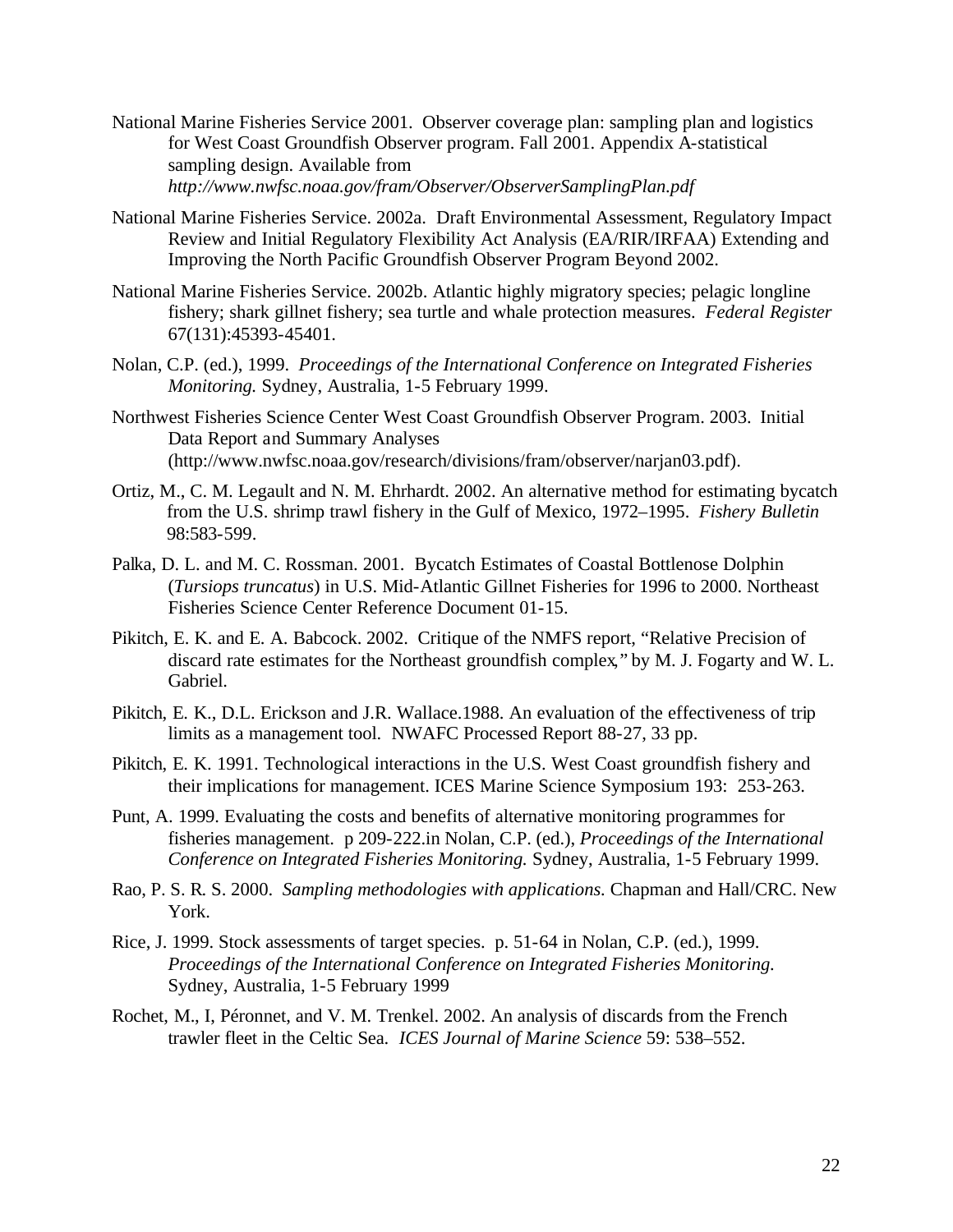- Rohan, G. 1999. Ensuring monitoring contributes to the pursuit of management objectives: an Australian Fisheries Management Authority perspective. p 129-144 in Nolan, C.P. (ed.), 1999. *Proceedings of the International Conference on Integrated Fisheries Monitoring.* Sydney, Australia, 1-5 February 1999.
- Saila, S. B. 1983. Importance and assessment of discards in commercial fisheries. FAO Fisheries Circular No. 765.
- Sampson, D. 2002. Final Report to the Oregon Trawl Commission on Analysis of Data from the At-Sea Data Collection Project. Oregon State University. Newport, Oregon. *http://www.onid.orst.edu/~sampsond/projects/edcp/*
- Smith, T. D. 1998. Simultaneous and complementary advances: mid-century expectations of the interaction of fisheries science and management. *Reviews in Fish Biology and Fisheries*  8:335-348.
- Stratoudakis, Y., R. J. Fryer, R. M. Cook, and G. J. Pierce. 1999. Fish discarded from Scottish demersal vessels: Estimators of total discards and annual estimates for targeted gadoids. *ICES Journal of Marine Science* 56: 592–605.
- Tamsett, D. and G. Janacek. 1999. Sampling trips for measuring discards in commercial fishing based on multilevel modeling of measurements in the North Sea from NE England. *Fisheries Research* 42:103-115
- Venables, W. N., and B. D. Ripley. 1997. *Modern applied statistics with S-plus.* 2nd edition. Springer-Verlag, New York.
- Walsh, W. A., P. Kleiber and M. McCracken. 2002. Comparison of logbook reports of incidental blue shark catch rates by Hawaii-based longline vessels to fishery observer data by application of a generalized linear model. *Fisheries Research* 58:79-94.
- Williams, M. J. and V. P. Corral. 1999. Fisheries monitoring: management models, compliance and technical solutions. p 37-50 in Nolan, C.P. (ed.), *Proceedings of the International Conference on Integrated Fisheries Monitoring.* Sydney, Australia, 1-5 February 1999.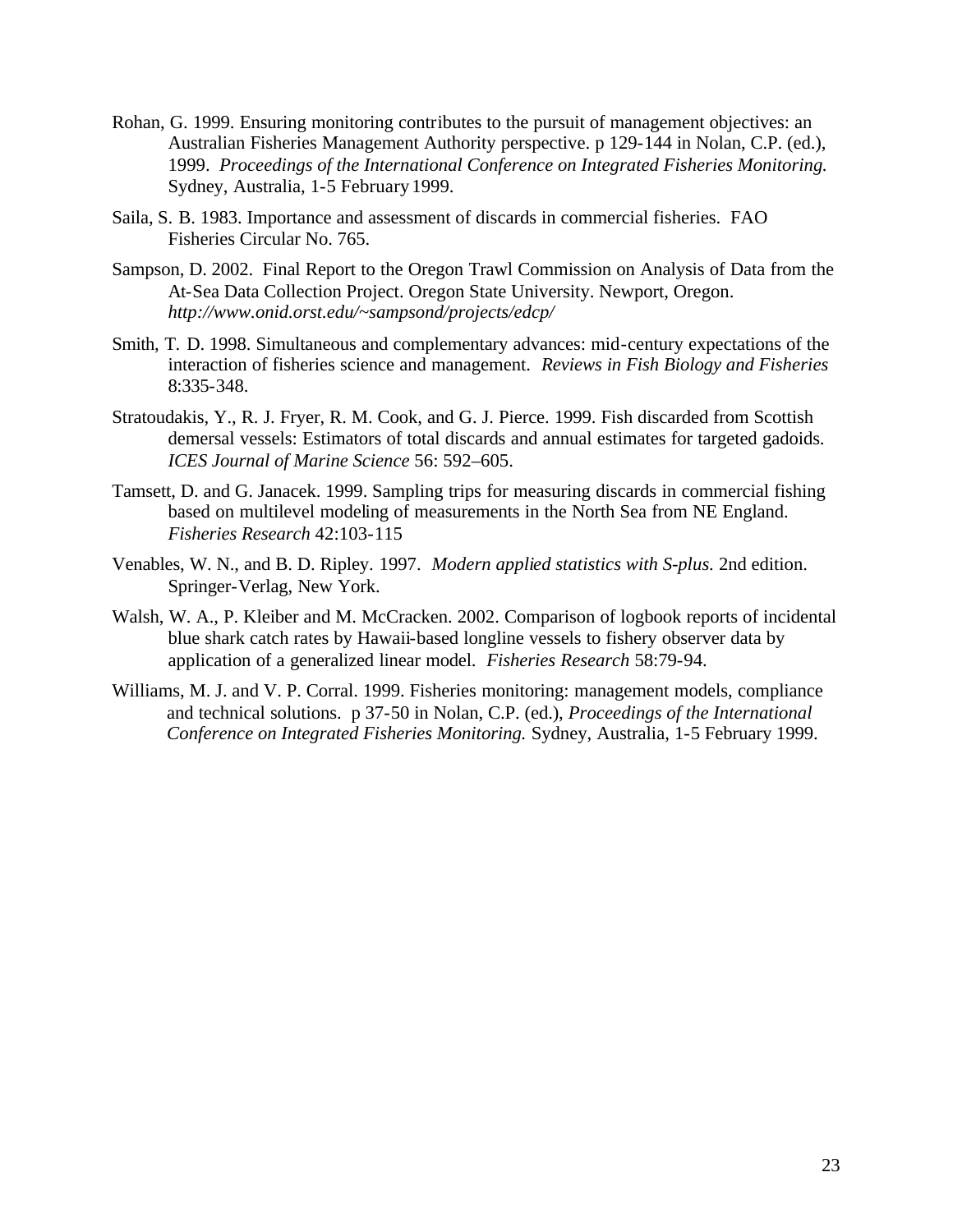## **Tables**

**Table 1.** Levels of coverage in NMFS observer programs. Levels of coverage are generally per unit of effort (e.g., fishing days, sets). From *http://www.st.nmfs.gov/st1/nop/*.

| Level of coverage                        |
|------------------------------------------|
| $< 5\%$                                  |
| 100%                                     |
| Vessels > $125$ ft.= $100\%$ , 60-124ft. |
| $=30\%$ , Vessels<60ft.=0%               |
| Target 10%                               |
| $<<$ 1%                                  |
| Level not specified                      |
| $~23\%$                                  |
| Level not specified                      |
| Target 5%                                |
| $2 - 4%$                                 |
| 100%                                     |
| $\langle 1\%$ in trawl fishery           |
| $2 - 5%$                                 |
| 25%                                      |
|                                          |

**Table 2.** Summaries of simulations based on U.S. Pacific and Atlantic gillnet fisheries. The total catch of the bycatch species was estimated with a combined ratio estimator that took into account correlations with the denominator variable. The final column indicates the fraction of vessel trips that had to be sampled to achieve the desired level of accuracy and precision. (See Appendix 1 and Figure 2 for details.)

| $\frac{1}{2}$ is present to the $\frac{1}{2}$ integer $\frac{1}{2}$ for details. |                   |                |                |                 |
|----------------------------------------------------------------------------------|-------------------|----------------|----------------|-----------------|
| Fishery                                                                          | Bycatch sp.       | Target         | Denominator    | Sampling        |
|                                                                                  |                   |                | variable       | fraction to get |
|                                                                                  |                   |                |                | 90% within 10%  |
| Pacific                                                                          | Sablefish         | Dover sole,    | towing hours   | 30%-40%         |
| groundfish                                                                       |                   | sablefish,     |                |                 |
|                                                                                  |                   | thornyheads    |                |                 |
|                                                                                  |                   |                |                |                 |
| Pacific                                                                          | Dover sole        | Dover sole,    | towing hours   | 30%-40%         |
| groundfish                                                                       |                   | sablefish,     |                |                 |
|                                                                                  |                   | thornyheads    |                |                 |
|                                                                                  |                   |                |                |                 |
| Pacific                                                                          | Bocaccio          | Flatfish       | towing hours   | $>50\%$         |
| groundfish                                                                       |                   |                |                |                 |
|                                                                                  |                   |                |                |                 |
| Atlantic coastal                                                                 | <b>Bottlenose</b> | Monkfish,      | total catch of | $>50\%$         |
| gillnet                                                                          |                   |                |                |                 |
|                                                                                  | dolphin           | striped bass,  | target species |                 |
|                                                                                  |                   | black          |                |                 |
|                                                                                  |                   | drum, croaker, |                |                 |
|                                                                                  |                   | spiny dogfish  |                |                 |
|                                                                                  |                   |                |                |                 |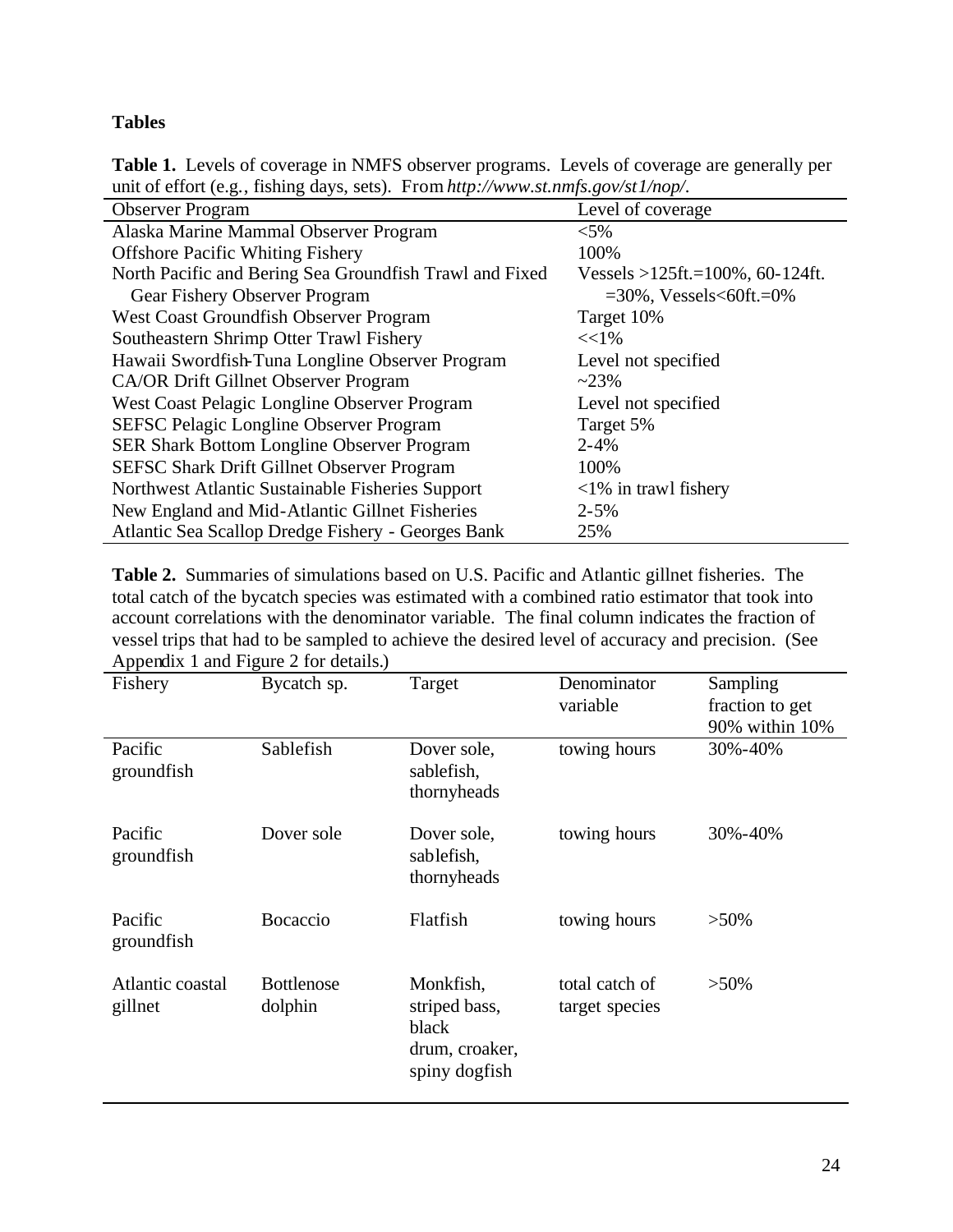Table 3. Summaries of simulated data applications for a generalized fishery. (See Appendix 1 and Figs. 3 and 4.)

(a) Effect of the rarity of the bycatch species on the required sampling fraction. The fisheries have 1000 trips per year, and differ only in the rarity of the bycatch species.

|                                                                                                                                                                                                                                                  | Discard species increasingly common<br>in the catch? |     |    |      |  |  |
|--------------------------------------------------------------------------------------------------------------------------------------------------------------------------------------------------------------------------------------------------|------------------------------------------------------|-----|----|------|--|--|
|                                                                                                                                                                                                                                                  |                                                      |     |    |      |  |  |
| Total by catch as percent of total catch plus by catch                                                                                                                                                                                           | 0.1                                                  | 0.7 | 6  | 35.4 |  |  |
| Percent coverage to get within 10% of the correct value                                                                                                                                                                                          |                                                      |     |    |      |  |  |
| in at least 90% of simulations                                                                                                                                                                                                                   | >50                                                  | 28  | 18 |      |  |  |
| (b) Comparison between sampling fraction and sample size. The fisheries vary only in the<br>number of trips. Smaller fisheries require a higher sampling fraction but a lower sample size.<br>Number of trips in fishery<br>10000<br>1000<br>100 |                                                      |     |    |      |  |  |

| Percent coverage to get within 10% of the correct value |     |     |          |
|---------------------------------------------------------|-----|-----|----------|
| in at least 90% of simulations                          | 3.6 | -28 | > 50     |
| Sample size to get 90% within 10%                       | 360 | 280 | $50-100$ |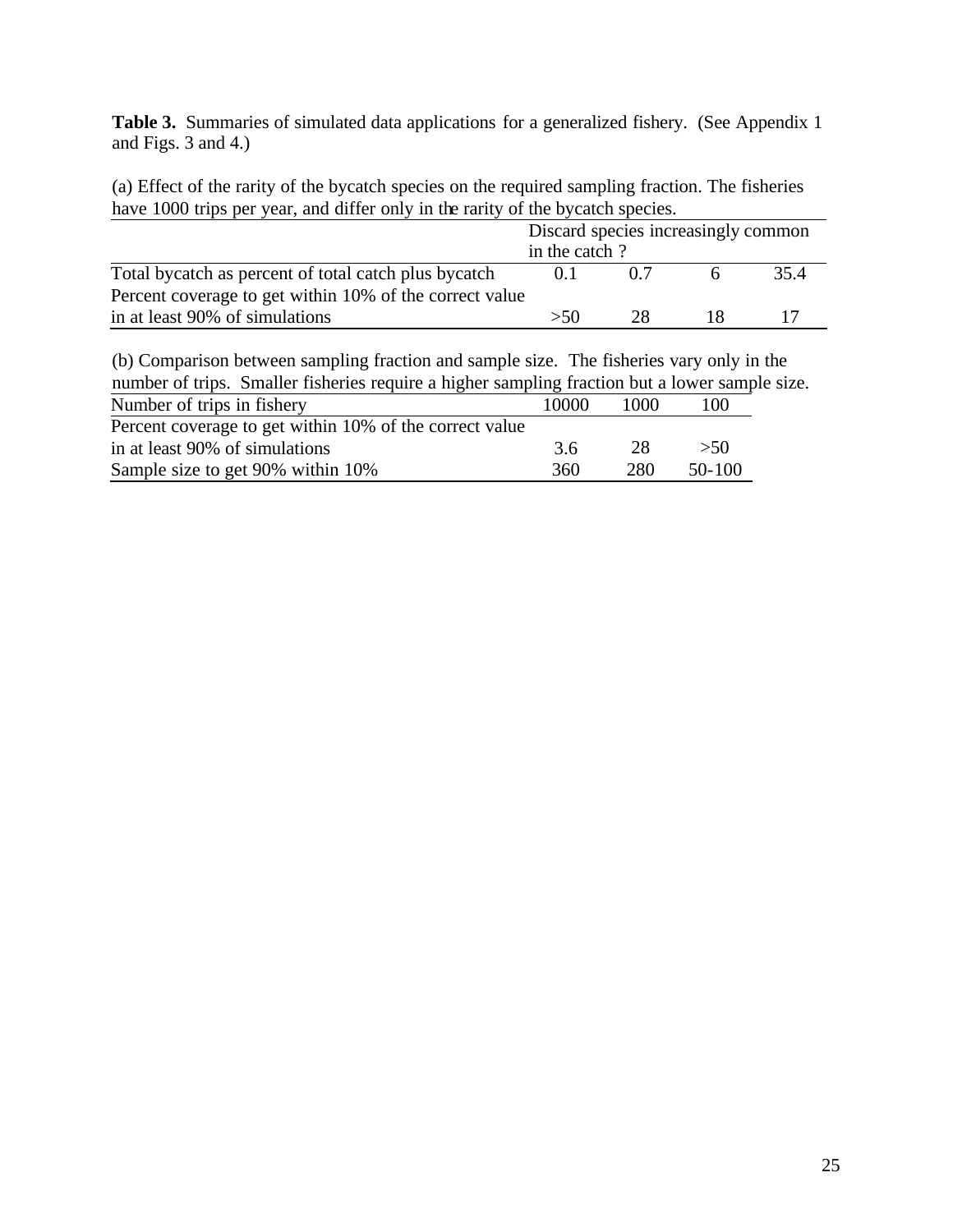## **Figures**

Figure 1. Average sampling error for 500 simulated observer samples at varying levels of observer coverage, for a large fishery and a small fishery. For the small fishery (100 trips), the smallest stratum was not adequately covered at low levels of sampling coverage, and there was a strong negative bias in the total discard estimates.

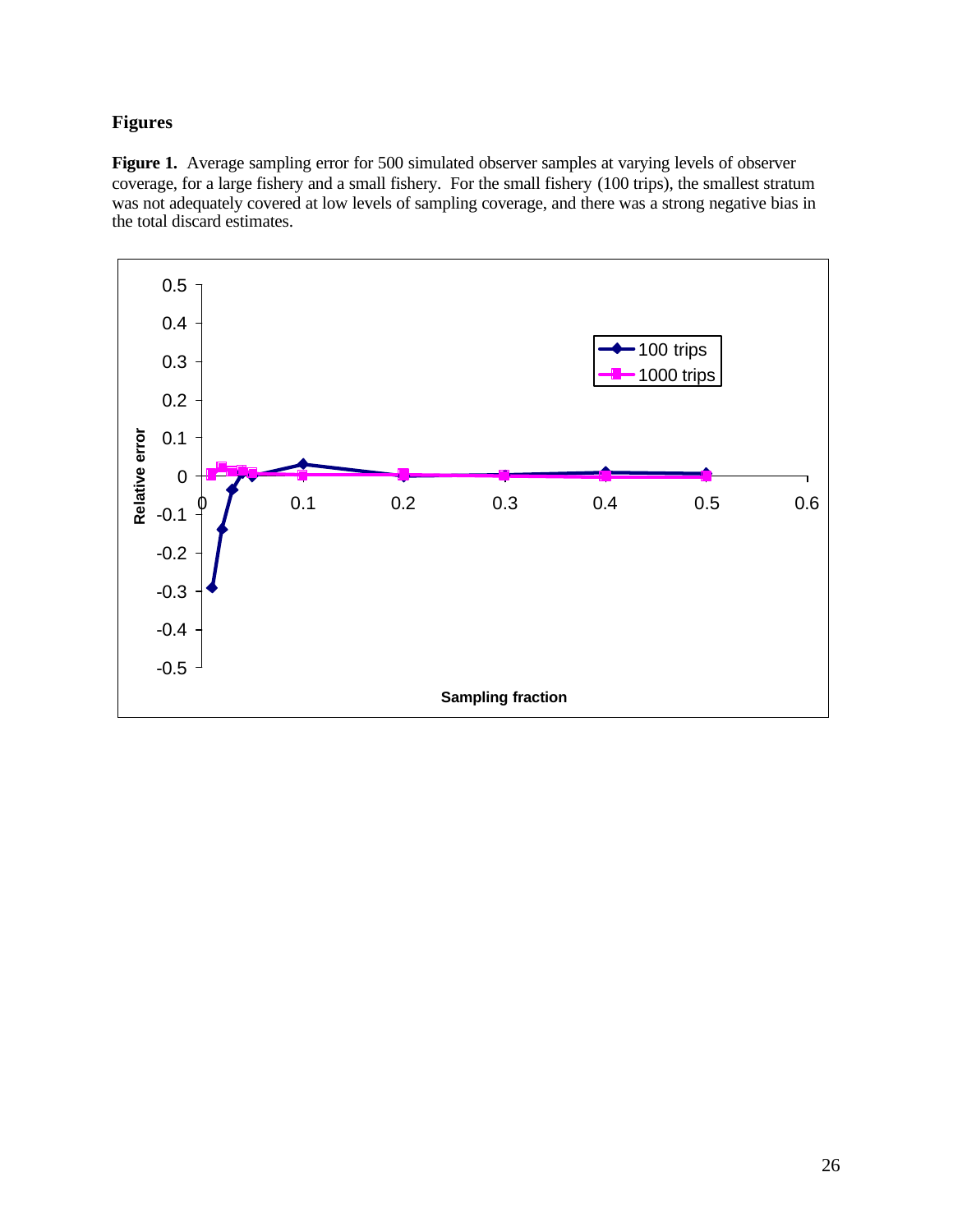**Figure 2.** Percent of 500 simulated observer samples that gave an estimate of total bycatch within 10% of the true value, for simulated fisheries based on (a) bycatch of Dover sole or sablefish in the U.S. Pacific groundfish fishery targeting the Dover sole-thornyhead-sablefish complex, (b) bycatch of bocaccio rockfish in the U.S. Pacific groundfish fishery targeting flatfish, and (c) bycatch of bottlenose dolphins in a mixed-species Atlantic coast gillnet fishery. (See Appendix 1 and Table 2.)

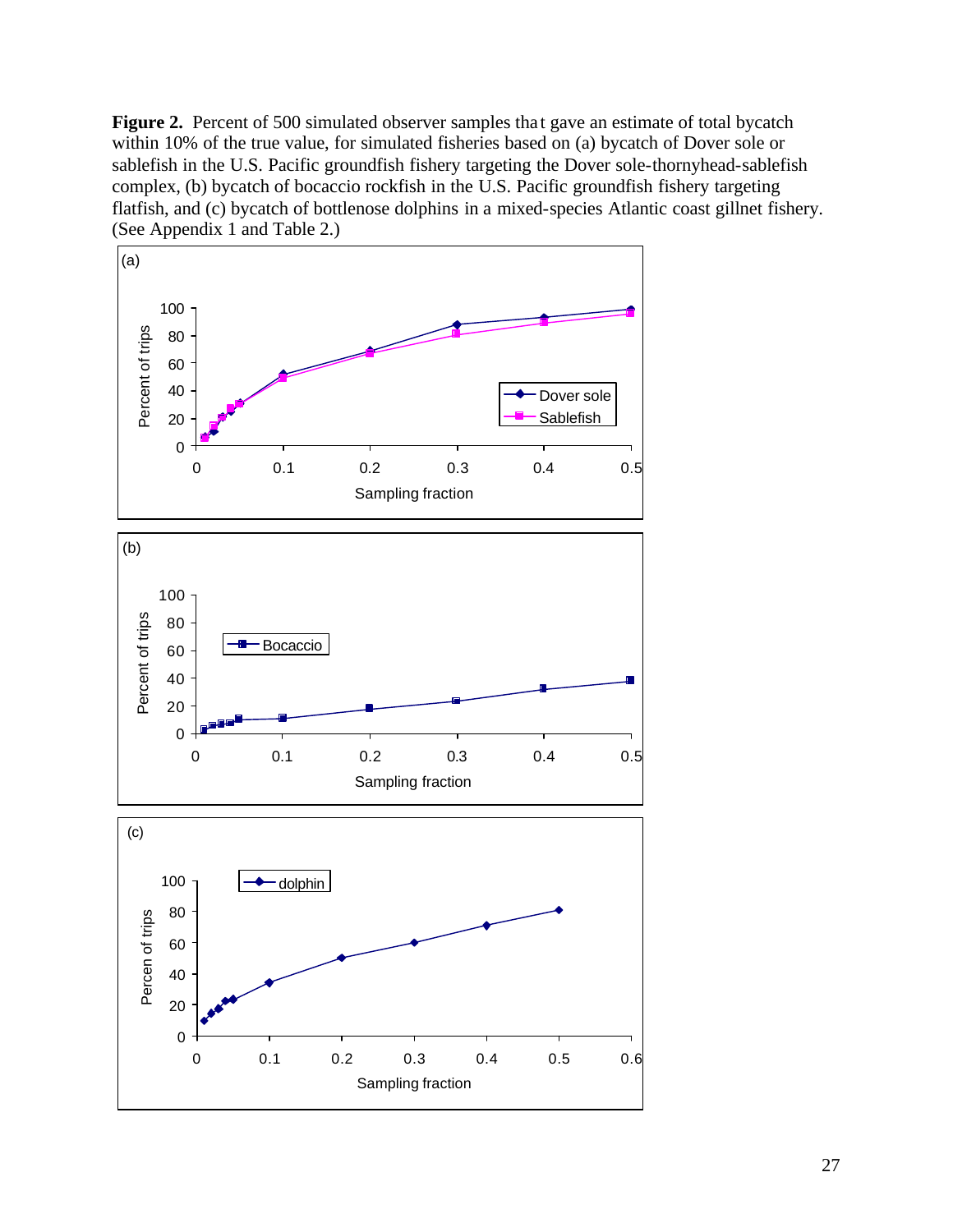Figure 3. Percent of 500 simulated observer samples that gave an estimate of total bycatch within 10% of the true value, for discard species varying from rare to common in a hypothetical fishery where only the rarity of the discard species varied. (See Appendix 1 and Table 3.)

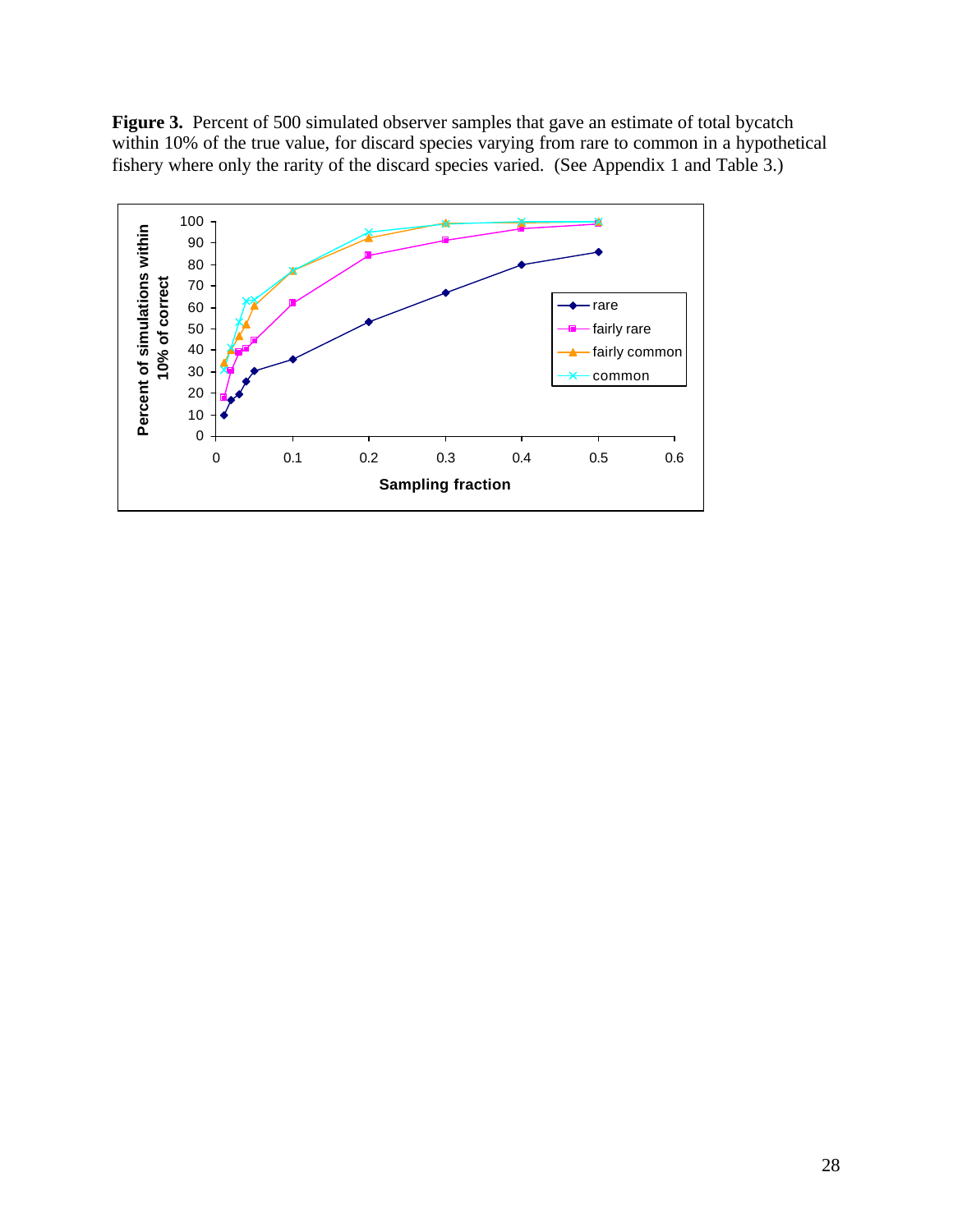**Figure 4.** Percent of 500 simulated observer samples that gave an estimate of total bycatch within 10% of the true value, with (a) increasing sampling fraction and (b) and (c) increasing sample size, for hypothetical simulated fisheries varying only in the number of trips (shown in the legend). (See Appendix 1 and Table 3.)

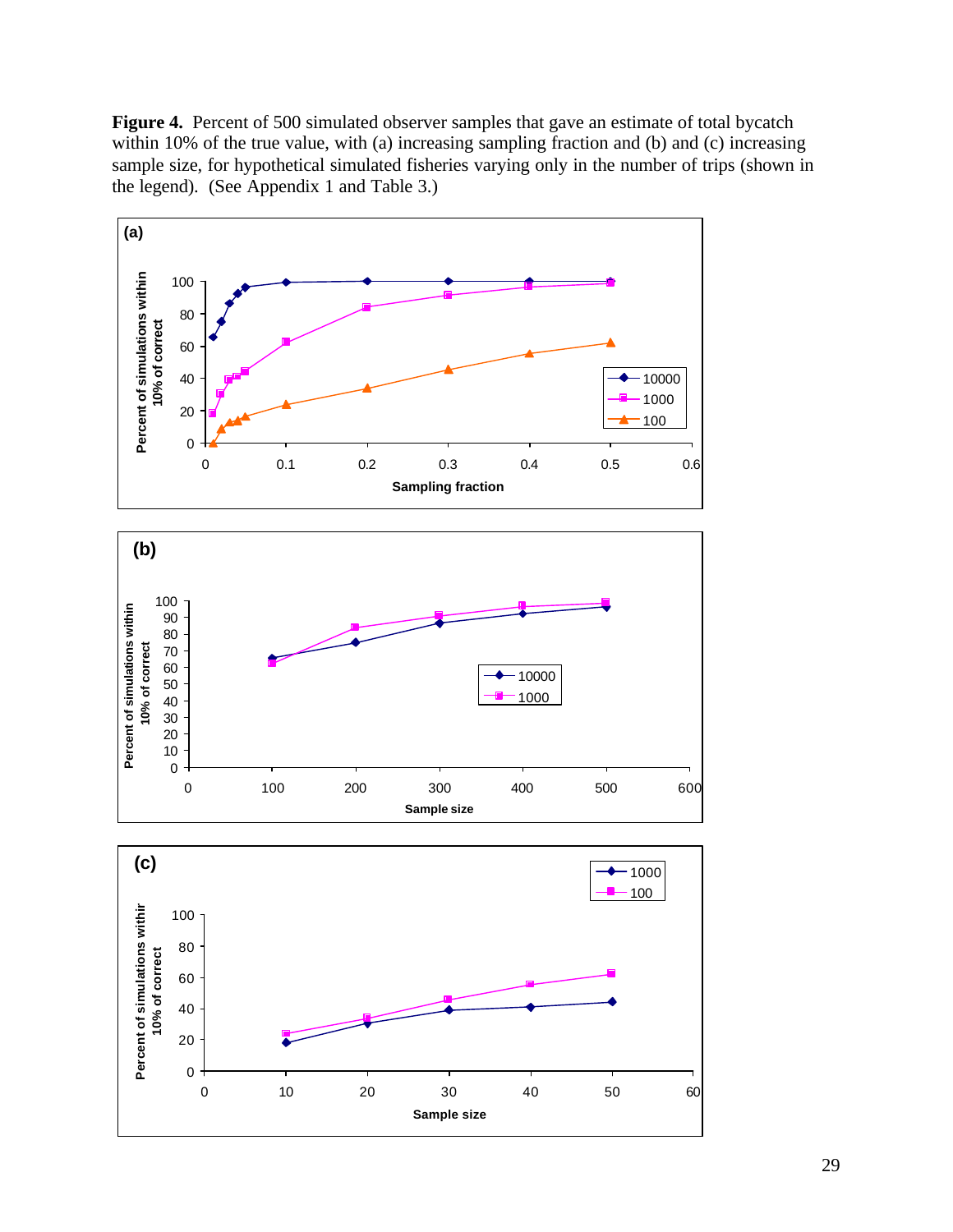#### **Appendix 1. Methodology used for simulated data applications.**

The objective of this simulation exercise was not to exhaustively cover all possible kinds of data that might be generated by an observer sampling program. Rather, the objective was to explore some common characteristics of observer data and determine general rules of thumb for assigning levels of observer coverage. The simulated data application was developed using S-plus 4.5 for Windows. All random numbers were drawn using the S-plus pseudo-random number generators (*rnorm, rlognorm*, etc.) with the default random number seeding (Venables and Ripley 1997).

We simulated two kinds of fisheries. The first, a generalized hypothetical fishery, was used to examine the effect of species rarity and other factors on the required level of coverage, by holding all other factors constant across fisheries. The second type of fishery was a more realistic simulation based on several actual fisheries.

For each simulation exercise, the following algorithm was used:

1. Simulate a fishery (the sampling universe)

2. Simulate the observer sampling process, and repeat many times for various levels of observer coverage

3. Estimate the total bycatch for each sample at each level of coverage

4. Compare the estimated total bycatch at each coverage level to the "true" values from the simulated fishery

5. Repeat for different simulated fisheries

The characteristics of each simulated fishery are described below. For each simulated fishery, the observer program was simulated by randomly drawing trips from the universe of trips, assuming that the observer would sample all sets for the trips they observed. The summary statistics generated were the estimate of total discard from a pooled ratio estimator (Cochran 1977):

$$
(A1) \hat{D}_T = \frac{\sum_i D_i}{\sum_i C_i} C_T
$$

where  $\hat{D}_T$  is the estimated total bycatch, and  $C_i$  and  $D_i$  are the catch and bycatch, respectively, in observer sample *i*, and  $C_T$  is the total catch from the entire fishery, assumed known without error from landings data.

For some simulations, we simulated a fishery that had different discard rates in different strata (areas or gears), with the trips randomly allocated to strata. In this case, the total discard in each stratum was estimated with equation A1, and the estimates were added to get the total for the fishery.

We did 500 Monte Carlo simulations at each of 10 levels of observer coverage, and summarized the simulations with total relative error, calculated as:

$$
(A2) error = \frac{\hat{D}_T - D_T}{D_T}
$$

where  $D<sub>T</sub>$  is the known total bycatch from the fishery. This measure of error includes both accuracy and precision as it is calculated relative to the actual known value of total bycatch instead of the estimated mean. At each level of observer coverage, the fraction of simulated observer estimates of bycatch for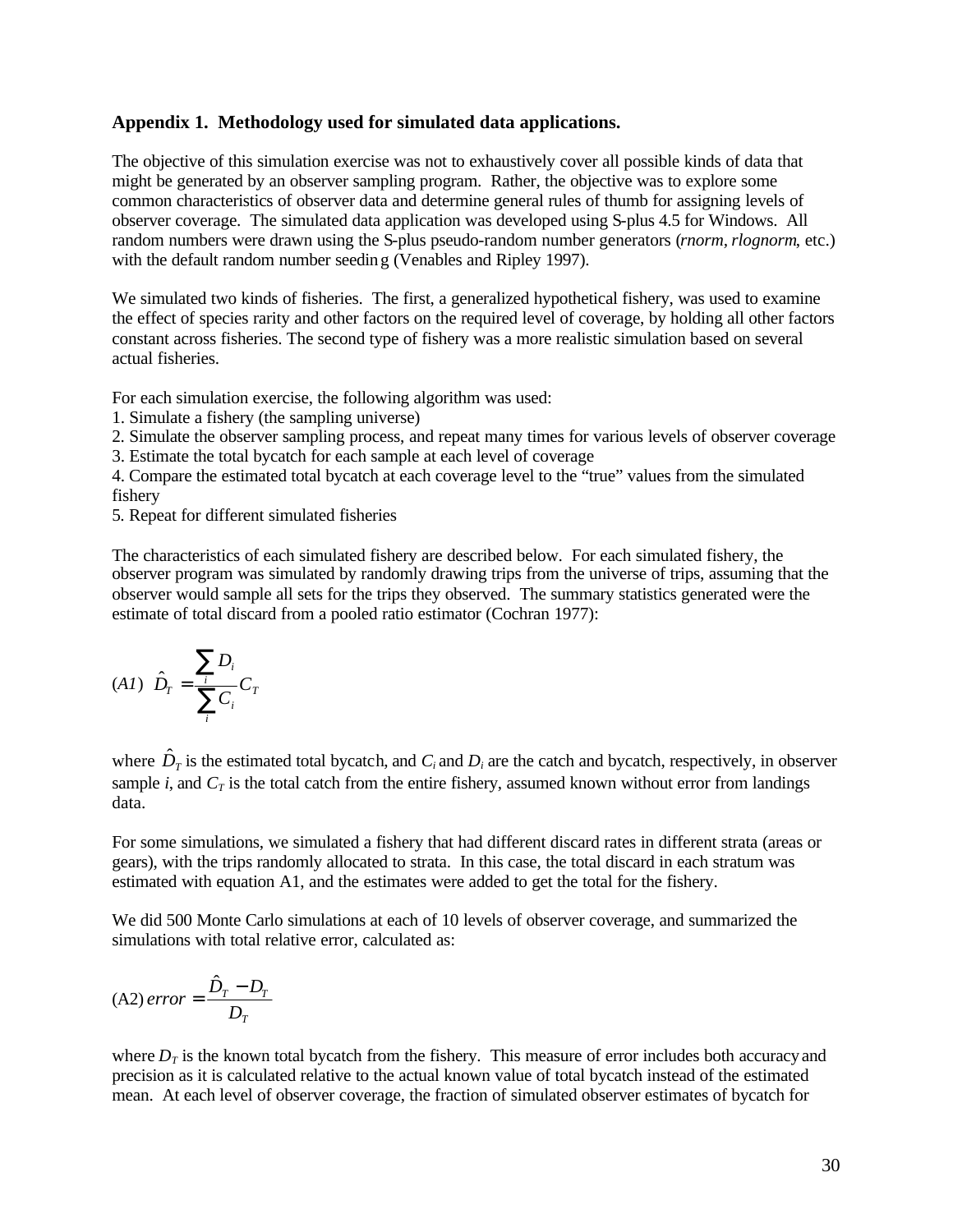which the error is less than 10% was graphed, and the fraction required to achieve 90% of the simulations within 10% was calculated.

#### *Generalized hypothetical fisheries*

The generalized hypothetical fisheries were simulated as a set of independent fishing trips, each of which consisted of a number of (possibly correlated) sets. The number of sets in each trip was randomly drawn from a binomial distribution. In some cases all trips were considered equivalent, in some cases they were stratified (e.g. by area).

For all simulated fisheries, there were assumed to be two species caught—the target catch species and the discarded bycatch species. The distribution of catches *Ct,s,i* of the target species in trip *t*, strata *s* and set *i*  was drawn from a Delta-lognormal distribution with a probability of a positive catch in a trip equal to  $p_{\text{c},ts}$ , and the distribution of the catches in positive trips was drawn from a lognormal distribution with the log mean equal to  $C_{t,s}$  and the log standard deviation equal to  $s_c$ .

The probability of a positive catch in each trip *pc,t,s* and stratum and the mean catch in each trip and stratum  $\overline{C}_{t,s}$  were drawn from linear models that included a stratum effect and a trip effect, each drawn from a normal distribution:

(*A3*)  $C_{t,s}$ ,  $=$   $m_{c,t}$   $+$   $m_{c,s}$  and  $(A4)$   $p_{c,t,s} = r_{c,t} + r_{c,s}$ 

The bycatch in each *Dt,s,i* set was calculated similarly from a Delta-lognormal distribution, with a probability of positive bycatch and mean positive bycatch drawn from a linear model, except thatthere was also a linear effect of catches in a set on bycatch in the same set:

 $(A5)$   $D_{t,s,i}$ ,  $=$   $\mathbf{m}_{d,t}$   $+$   $\mathbf{m}_{d,s}$   $+$   $\mathbf{m}_{d,c}$   $\cdot$   $C_{t,s,i}$  and  $(A6)$   $p_{d,t,s,i} = r_{d,t} + r_{d,s} + r_{d,c} \cdot C_{t,s,i}$ 

See Table A1 and A2 for definitions of the parameters and their values for each simulated fishery. The issues addressed were stratification, number of trips in the fishery, and the rarity of the bycatch species.

#### *Pacific coast groundfish trawl fishery simulator*

To examine the accuracy and precision of the estimates of total bycatch in the trawl fishery off the coasts of Washington, Oregon, and California, we simulated a fishery as similar as possible to the actual fishery in the years 2001 and 2002 (Table A3, Table A4). We simulated the catches of Dover sole and sablefish, which are two common species in the DTS (Dover sole, sable fish and thornyhead) complex North of  $40^{\circ}10^{\circ}$ N, and a rare species (bocaccio) in the flatfish complex all along the coast. The mean and standard error of the mean of sablefish and Dover sole catch per hour in each stratum for the DTS complex in the North area were taken from Northwest Fisheries Science Center (2003), Table 4. The variance in catch per hour was assumed to be equal to the standard error of the mean catch per hour squared times the sample size. The distribution of catch per hour per tow was assumed to be lognormal for Dover sole and sablefish, with log-mean and log-standard deviations calculated from the mean and variance in each stratum.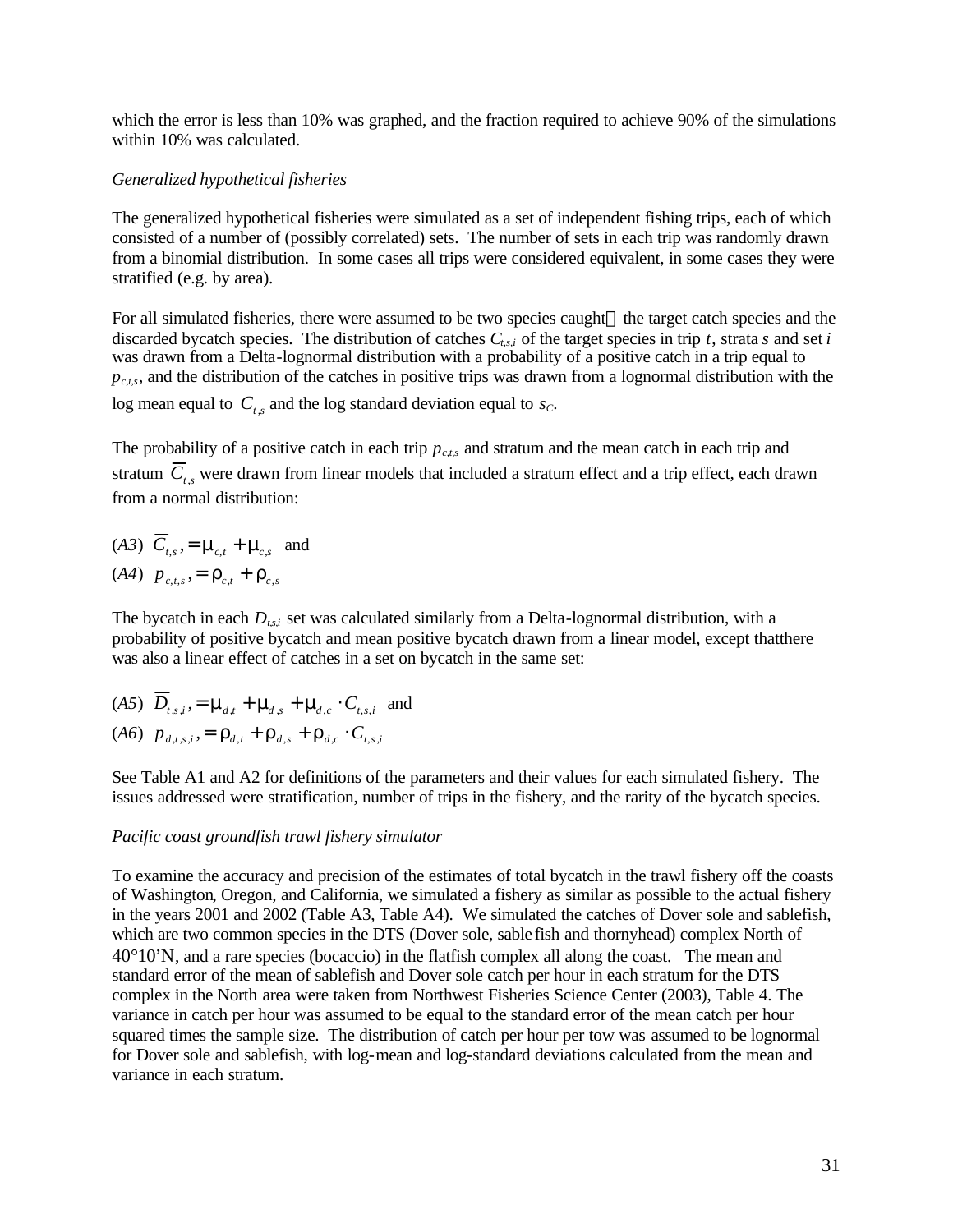For bocaccio caught as bycatch in the flatfish fishery, because the species is not caught in most tows, the catches were drawn from a Delta-lognormal distribution. The probability of a positive catch was assumed to be 0.019 in the North and 0.094 in the South, based on Fig. 6 in NWFSC (2003). The mean and variance of catches for positive trips in each stratum were calculated as the mean and variance calculated as above from NWFSC (2003) Table 4, divided by the probability of a positive trip (for the mean) and the probability of a positive trip squared (for the variance).

The number of trips was assumed to be 1000 for the DTS complex in the North, and 3500 for the coastwide flatfish fishery. The distribution of tows in each trip and the duration of each tow were calculated based on observer data from 1989-1990 (Babcock and Pikitch 2000), as this information has not been published from the current observer study. The number of DTS tows in each trip was assumed to be binomial with a mean of 8 and maximum number of tows of 20, and the duration of each tow was assumed to be Poisson with the mean shown in Table A4. The number of flatfish tows in each trip was assumed to binomial with a mean of 4 and maximum of 20, and the tow duration was Poisson with the lambda shown in the table calculated from Babcock and Pikitch (2000).

#### *Atlantic coast bottlenose dolphin bycatch in gillnet fishery simulator*

Bottlenose dolphins are caught very rarely in the Atlantic gillnet fishery, thus dolphin catch can be modeled as a Poisson process (Palka and Rossman 2001). The catch of the target species per set was assumed to be lognormal with a mean equal to the total observed catch divided by the number of observed sets in each stratum in the year 2000, and a 200% CV, corresponding to the log-mean and log-sd shown in Table A5. The ratio of dolphin bycatch to target species catch was modeled as a Poisson process with a mean equal to the bycatch rate in each strata in 2000 calculated by Palka and Rossman (2001). Trips were allocated to management unit and area strata by the proportion of observed trips in each category in the year 2000, and were further allocated to mesh size strata based on the fraction of catch taken by each mesh size in each area x management unit. The number of trips was assumed to be 15,000, with the number of sets in each trip drawn from a binomial distribution with mean 3.2, and maximum number of sets 10 (Table A4).

Although the total bycatch was estimated in this study using a generalized linear model (GLM) estimator (Ortiz et al. 2000) instead of a ratio estimator, we estimated total bycatch with a ratio estimator based on the ratio of bycatch to total catch.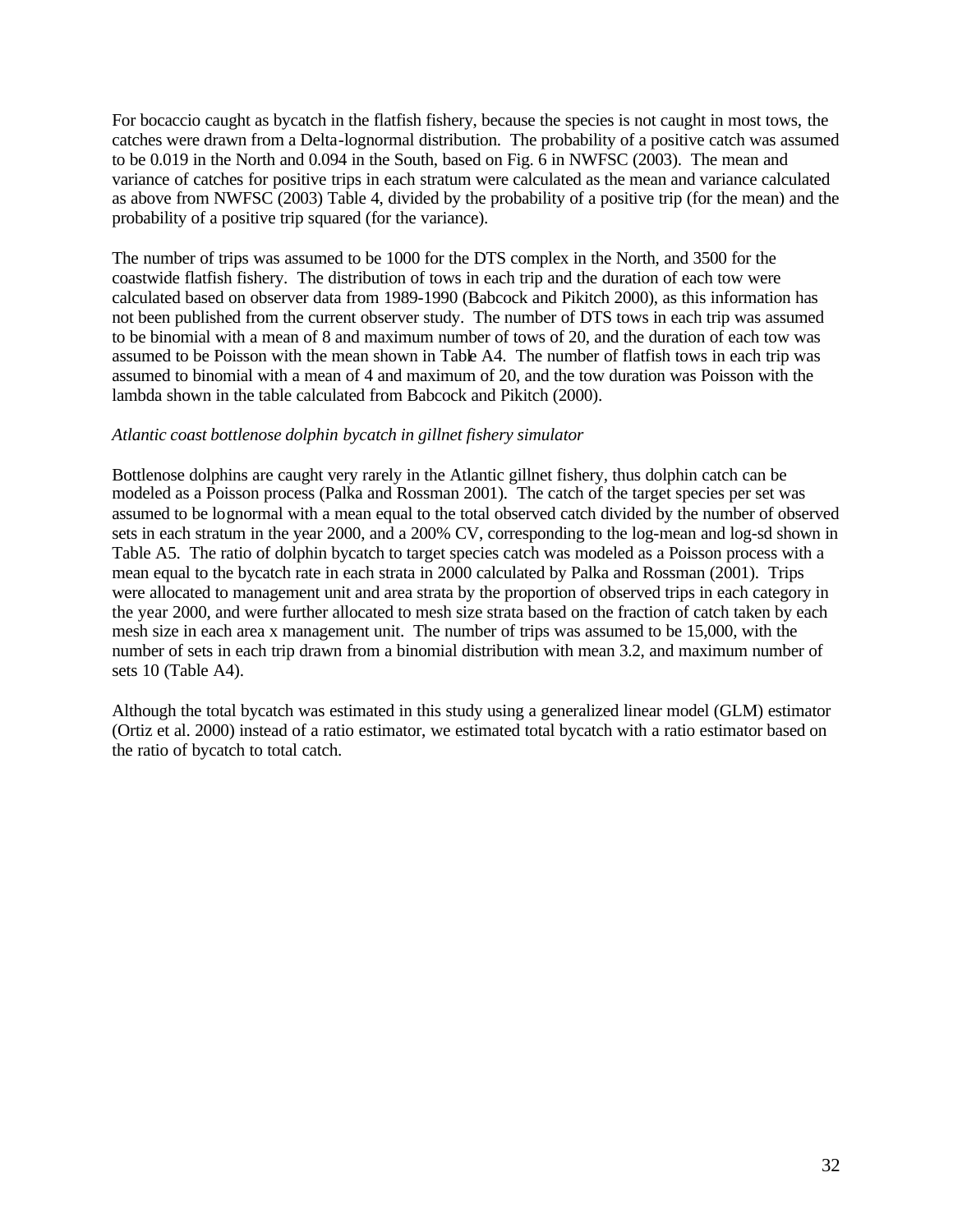| Parameter          | Definition                                                | Distributio | Number of    | Central          | Shape       |
|--------------------|-----------------------------------------------------------|-------------|--------------|------------------|-------------|
|                    |                                                           | $\mathbf n$ | values drawn | parameter        | parameter   |
| $\overline{T}$     | number of trips                                           | constant    |              | 1000             |             |
| $N_t$              | sets per trip                                             | binomial    | T            | $p=0.1$          | $n=100$     |
| A                  | number of strata                                          | constant    | 1            |                  |             |
| $\bm{r}_{c,t}$     | catch probability trip effect                             | normal      | T            | 0.90             | 0.02        |
| $\bm{r}_{c,s}$     | catch probability stratum<br>effect                       | normal      | A            | $\boldsymbol{0}$ | 0.1         |
| $m_{C,t}$          | positive catches trip effect                              | normal      | $\mathbf T$  | 50               | 0.1         |
| $m_{C,s}$          | positive catches stratum<br>effect                        | normal      | A            | $\boldsymbol{0}$ | 0.1         |
| $\bm{r}_{D,t}$     | bycatch probability trip effect                           | normal      | $\mathbf T$  | 0.1              | 0.01        |
| $\bm{r}_{D,s}$     | bycatch probability stratum<br>effect                     | normal      | A            | $\boldsymbol{0}$ | 0.01        |
| $\bm{r}_{p,c}$     | positive bycatch catch effect                             | normal      | $\sum N_t$   | 0.00001          | $0.00001$ ) |
| $\mathbf{m}_{D,t}$ | positive bycatch trip effect                              | normal      | $\mathbf T$  | 5                | 0.01        |
| $\mathbf{m}_{D,s}$ | positive bycatch stratum<br>effect                        | normal      | A            | $\boldsymbol{0}$ | 0.01        |
| $\mathbf{m}_{D,c}$ | positive bycatch catch effect                             | normal      | A            | 0.001            | 0.001       |
| $S_C$              | log standard deviation of the<br>catches in positive sets | constant    | 1            | 2.0              |             |
| $S_D$              | log standard deviation of the<br>bycatch in positive sets | constant    | $\mathbf{1}$ | 0.5              |             |

**Table A1.** Input parameter values for the default generalized fishery simulation.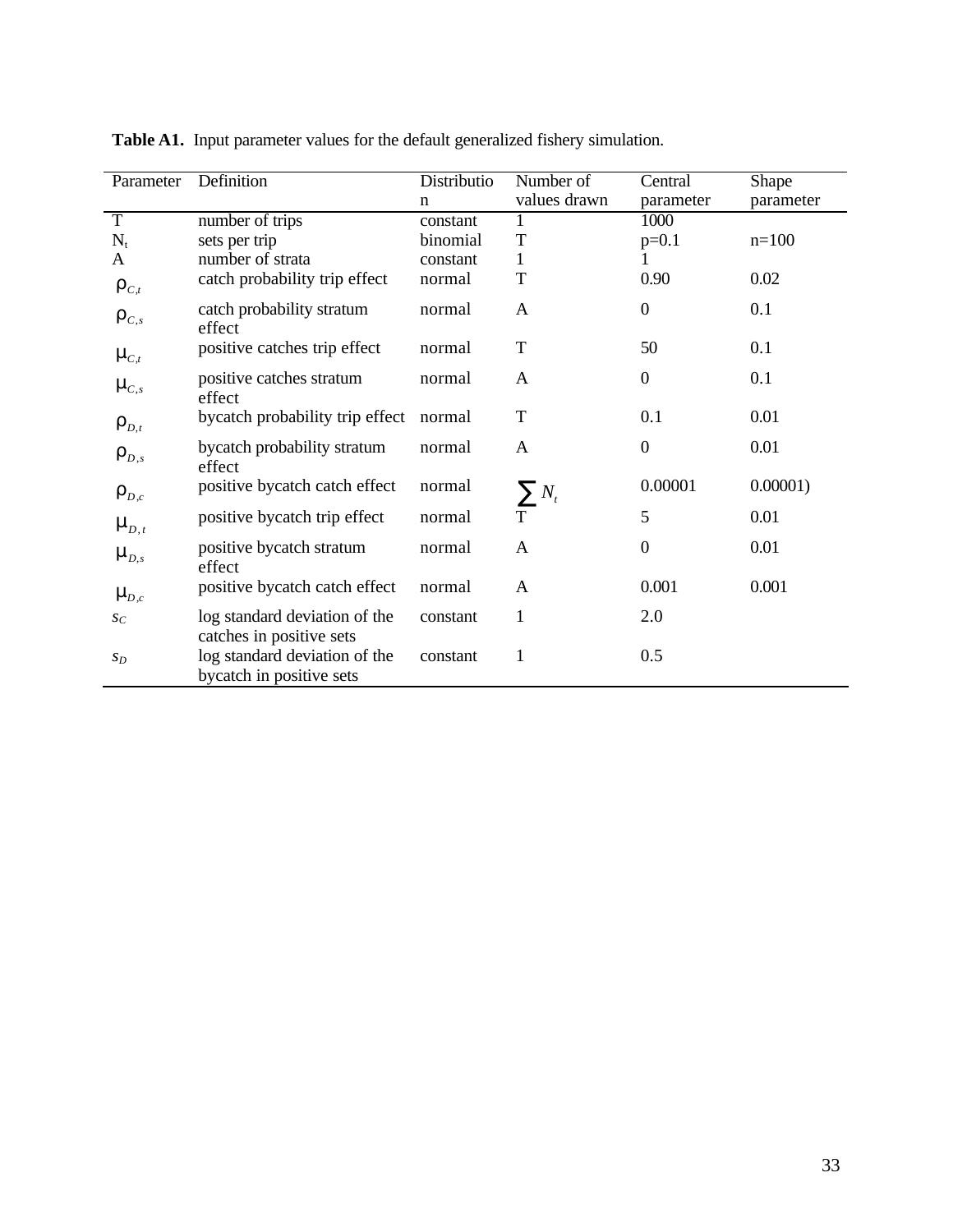**Table A2.** Description of the simulation experiments. All simulated fisheries were as defined for the default fishery (Table A1), except where noted.

| Description                                                           | Parameter values                                                                                                                                                                                                                                                                                                                                                                                                                                                                      |
|-----------------------------------------------------------------------|---------------------------------------------------------------------------------------------------------------------------------------------------------------------------------------------------------------------------------------------------------------------------------------------------------------------------------------------------------------------------------------------------------------------------------------------------------------------------------------|
| Comparing large and<br>small fisheries with a<br>stratified estimator | Trips were allocated to three strata with probability (0.1,0.25,0.65), $r_{c,s}$ was<br>Normal(0,0.001), $\mathbf{m}_{C,s}$ was Normal(0,0.1), $\mathbf{r}_{D,s}$ was Normal(0,.001), $\mathbf{m}_{D,s}$ was<br>Normal $(0,0.01)$ . Number of trips (T) was either 100 or 1000 (Fig. 1)                                                                                                                                                                                               |
| Bycatch species rarity<br>varying                                     | Rare: $r_{p,c}$ was Normal(0.000001,0.000001), $r_{p,t}$ was Normal(0.03,0.001),<br>$\mathbf{m}_{p,t}$ was Normal(2,0.1), $\mathbf{m}_{p,c}$ was Normal(0.000001,0.000001)<br>Fairly rare: Default fishery<br>Fairly common: $r_{D,c}$ was Normal(0.0001,0.0001),<br>$r_{D,t}$ was Normal(0.2,0.01), $m_{D,t}$ was Normal(20,0.05)<br>Common: $r_{p,c}$ was Normal(0.00001,0.0001),<br>$r_{D,t}$ was Normal(0.5,0.02), $m_{D,t}$ is Normal(50,0.1),<br>$s_D = 1.0$ (Fig. 3, Table 3a) |
| Number of trips varying                                               | Default fishery, except that number of trips (T) was 100, 1000 or 10,000 (Fig.<br>4, Table 3b)                                                                                                                                                                                                                                                                                                                                                                                        |

**Table A3.** Inputs for the simulations based on the Pacific observer program, for the DTS strategy North of 40°10'N (NWFSC 2003, tow duration from Babcock and Pikitch 2000).

|    |              |                      | Frac-    | Tow      |        | Sablefish per hour |         |                     |       | Dover sole per hour |        |             |
|----|--------------|----------------------|----------|----------|--------|--------------------|---------|---------------------|-------|---------------------|--------|-------------|
|    | Stratu Depth |                      | tion of  | mean(    |        |                    | $log-$  |                     |       |                     | $log-$ |             |
| m  | (fm)         | Period               | tows     | hr)      | mean   | sd                 |         | mean log-sd mean sd |       |                     |        | mean log-sd |
| 1  | $0 - 100$    | Sep-Oct 2001         | 0.04     | 2.5      | 34.59  | 82.73              | 2.59    | 1.38                | 52.41 | 109.47              | 3.12   | 1.30        |
| 2  | $0-100$      | Jan-Feb 2002         | $\Omega$ | $\Omega$ | 0.00   | 0.00               | 0.00    | 0.00                | 0.00  | 0.00                | 0.00   | 0.00        |
| 3  | $0 - 100$    | Mar-Apr 2002         | 0.04     | 2.5      | 85.16  | 290.45             | 3.18    | 1.59                | 59.51 | 75.65               | 3.61   | 0.98        |
| 4  |              | 0-100 May-Jun 2002   | 0.12     | 2.5      | 179.10 | 1047.7             | 3.41    | 1.89                | 20.54 | 33.74               | 2.37   | 1.14        |
| 5  |              | 0-100 Jul-Aug 2002   | 0.06     | 2.5      | 163.80 | 368.32             | 4.20    | 1.34                | 32.10 | 51.49               | 2.83   | 1.13        |
| 6  |              | 100-200 Sep-Oct 2001 | 0.04     | 2.9      | 14.96  | 25.78              | 2.02    | 1.17                | 18.12 | 34.88               | 2.12   | 1.24        |
| 7  |              | 100-200 Jan-Feb 2002 | 0.01     | 2.9      | 146.46 | 185.38             | 4.51    | 0.98                | 22.26 | 27.11               | 2.65   | 0.95        |
| 8  |              | 100-200 Mar-Apr 2002 | 0.04     | 2.9      | 103.55 | 189.87             | 3.90    | 1.21                | 79.28 | 321.57              | 2.94   | 1.69        |
| 9  |              | 100-200 May-Jun 2002 | 0.03     | 2.9      | 51.98  | 105.81             | 3.13    | 1.28                | 20.67 | 39.21               | 2.27   | 1.24        |
| 10 |              | 100-200 Jul-Aug 2002 | 0.03     | 2.9      | 48.21  | 94.76              | 3.08    | 1.26                | 36.21 | 80.76               | 2.70   | 1.34        |
| 11 | >200         | Sep-Oct 2001         | 0.08     | 5.4      | 2.11   | 5.88               | $-0.34$ | 1.47                | 30.88 | 42.36               | 2.90   | 1.03        |
| 12 | >200         | Jan-Feb 2002         | 0.18     | 5.4      | 16.33  | 42.07              | 1.78    | 1.43                | 9.03  | 31.36               | 0.92   | 1.60        |
| 13 | $>200$       | Mar-Apr 2002         | 0.26     | 5.4      | 20.66  | 80.39              | 1.64    | 1.67                | 11.96 | 39.74               | 1.24   | 1.58        |
| 14 | >200         | May-Jun 2002         | 0.06     | 5.4      | 21.13  | 41.06              | 2.27    | 1.25                | 36.93 | 70.79               | 2.84   | 1.24        |
| 15 | >200         | <b>Jul-Aug 2002</b>  | 0.01     | 5.4      | 22.44  | 31.75              | 2.56    | 1.05                | 13.99 | 37.85               | 1.58   | 1.46        |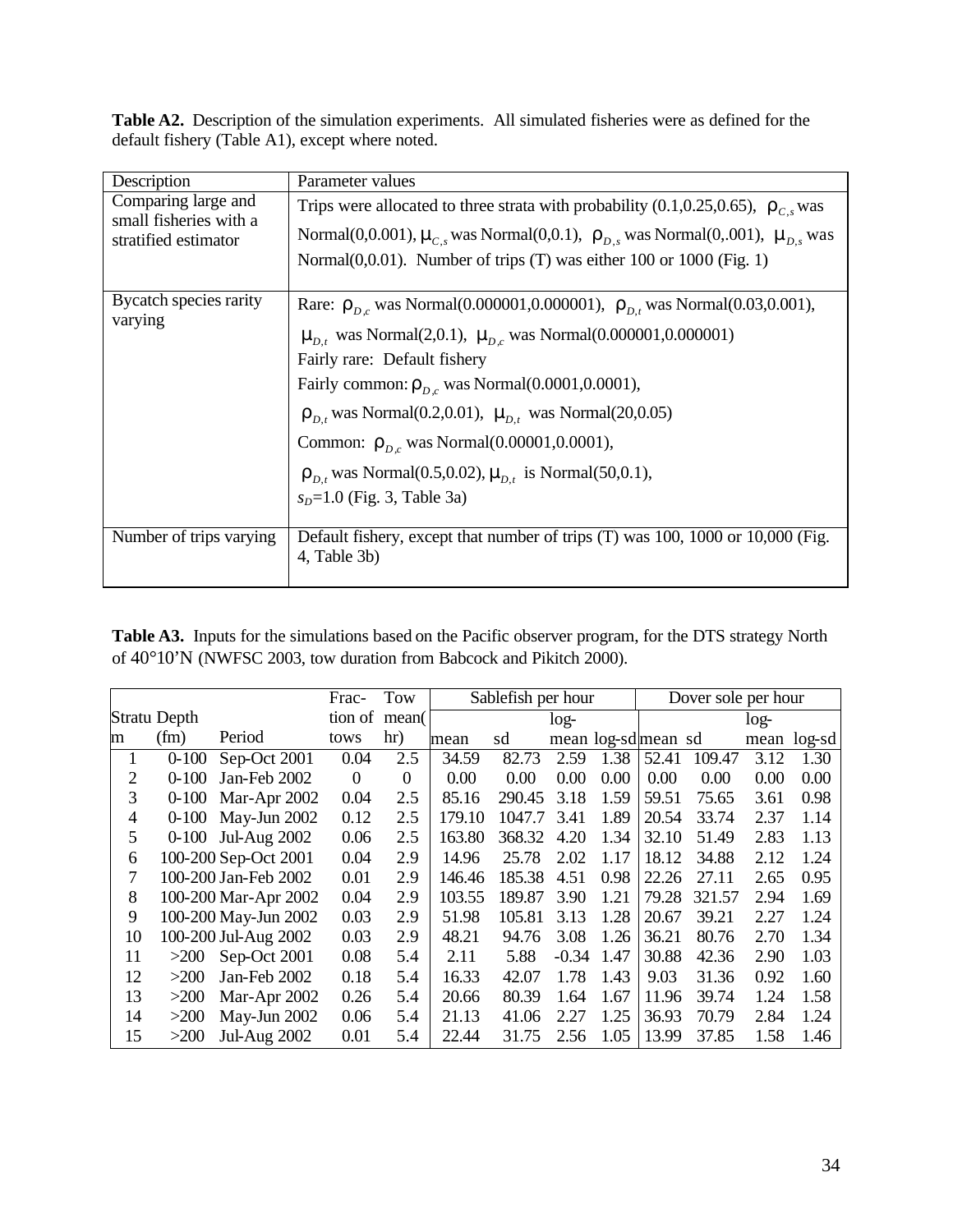|                |              |                     |             |                    | Prob. of Mean |       | Bocaccio catch per hour |                  |                  |       |
|----------------|--------------|---------------------|-------------|--------------------|---------------|-------|-------------------------|------------------|------------------|-------|
| Stra           |              |                     |             | Frac-tion positive |               | set   |                         |                  |                  |       |
| tum            | Depth (fm)   | Period              | Area        | of tows            | set           | (hrs) | mean                    | variance         | log-mean log-sd  |       |
| 1              | <100         | Sep-Oct 2001        | $\mathbf N$ | 0.071              | 0.019         | 2.4   | 0.065                   | 0.151145         | $-0.591$         | 1.901 |
| 2              | $<$ 100      | Nov-Dec 2001        | N           | 0.043              | 0.019         | 2.4   | 0.009                   | 0.007216         | $\boldsymbol{0}$ | 0.001 |
| 3              | < 100        | Jan-Feb 2002        | N           | 0.01               | 0.019         | 2.4   | 0.251                   | 1.262893         | 1.05             | 1.745 |
| $\overline{4}$ | < 100        | Mar-Apr 2002        | N           | 0.1                | 0.019         | 2.4   | 1.825                   | 96.61542         | 2.855            | 1.844 |
| 5              | $<$ 100      | May-Jun 2002        | N           | 0.224              | 0.019         | 2.4   | 0.061                   | 0.291242         | $-1.032$         | 2.092 |
| 6              | < 100        | <b>Jul-Aug 2002</b> | N           | 0.257              | 0.019         | 2.4   | 1.596                   | 326.5109         | 1.991            | 2.205 |
| 7              | 100-200      | Sep-Oct 2001        | N           | 0.012              | 0.019         | 3.3   | 0.000                   | 36385.47         | $\boldsymbol{0}$ | 0.001 |
| 8              | 100-200      | Nov-Dec 2001        | N           | 0.014              | 0.019         | 3.3   | 0.000                   | 6123.982         | $\theta$         | 0.001 |
| 9              | 100-200      | Jan-Feb 2002        | N           | 0.039              | 0.019         | 3.3   | 0.502                   | 4.002719         | 1.85             | 1.681 |
| 10             | 100-200      | Mar-Apr 2002        | N           | 0.017              | 0.019         | 3.3   | 0.075                   | 0.187286         | $-0.395$         | 1.878 |
| 11             | 100-200      | May-Jun 2002        | N           | 0.002              | 0.019         | 3.3   | 0.000                   | 20171.56         | $\boldsymbol{0}$ | 0.001 |
| 12             | 100-200      | <b>Jul-Aug 2002</b> | N           | 0.011              | 0.019         | 3.3   | 0.000                   | 78868.06         | $\boldsymbol{0}$ | 0.001 |
| 13             | $<$ 200      | Jan-Feb 2002        | N           | 0.025              | 0.019         | 4.1   | 0.088                   | 0.264889         | $-0.266$         | 1.889 |
| 14             | $<$ 200 $\,$ | Mar-Apr 2002        | N           | 0.012              | 0.019         | 4.1   | 0.000                   | 17212.88         | $\boldsymbol{0}$ | 0.001 |
| 15             | $<$ 200 $\,$ | <b>Jul-Aug 2002</b> | N           | 0.001              | 0.019         | 4.1   | 0.000                   | $\theta$         | $\theta$         | 0.001 |
| 16             | $<$ 100      | Sep-Oct 2001        | S           | 0.066              | 0.094         | 4.1   | 3.206                   | 242.6569         | 1.929            | 1.79  |
| 17             | <100         | Nov-Dec 2001        | S           | 0.018              | 0.094         | 4.1   | 24.621                  | 4783.465         | 4.476            | 1.478 |
| 18             | $<$ 100      | Jan-Feb 2002        | S           | 0.028              | 0.094         | 4.1   | 1.378                   | 8.266334         | 1.847            | 1.295 |
| 19             | $<$ 100      | Mar-Apr 2002        | S           | 0.019              | 0.094         | 4.1   | 0.748                   | 3.468673         | 1.087            | 1.405 |
| 20             | $<$ 100      | May-Jun 2002        | S           | 0.004              | 0.094         | 4.1   | 3.909                   | 61.06034         | 2.924            | 1.268 |
| 21             | 100-200      | Sep-Oct 2001        | S           | 0.018              | 0.094         | 4.1   | 2.889                   | 33.85954         | 2.616            | 1.273 |
| 22             | 100-200      | Nov-Dec 2001        | S           | 0.003              | 0.094         | 4.1   | 11.868                  | 470.1041         | 4.106            | 1.211 |
| 23             | 100-200      | Jan-Feb 2002        | S           | 0.003              | 0.094         | 4.1   | 1.931                   | 15.35548         | 2.207            | 1.278 |
| 24             | 100-200      | Mar-Apr 2002        | S           | 0.001              | 0.094         | 4.1   | 0.000                   | $\boldsymbol{0}$ | $\boldsymbol{0}$ | 0.001 |
| 25             | 100-200      | <b>Jul-Aug 2002</b> | S           | 0.002              | 0.094         | 4.1   | 0.612                   | 1.123632         | 1.181            | 1.177 |
| 26             | $<$ 200      | Sep-Oct 2001        | S           | 0.002              | 0.094         | 4.1   | 0.000                   | 256.6836         | $\boldsymbol{0}$ | 0.001 |

**Table A4.** Inputs for bocaccio bycatch in the Pacific coast flatfish fishery (NWFSC 2003, tow duration from Babcock and Pikitch 2000). Areas are North and South of 40°10'N, Oregon.